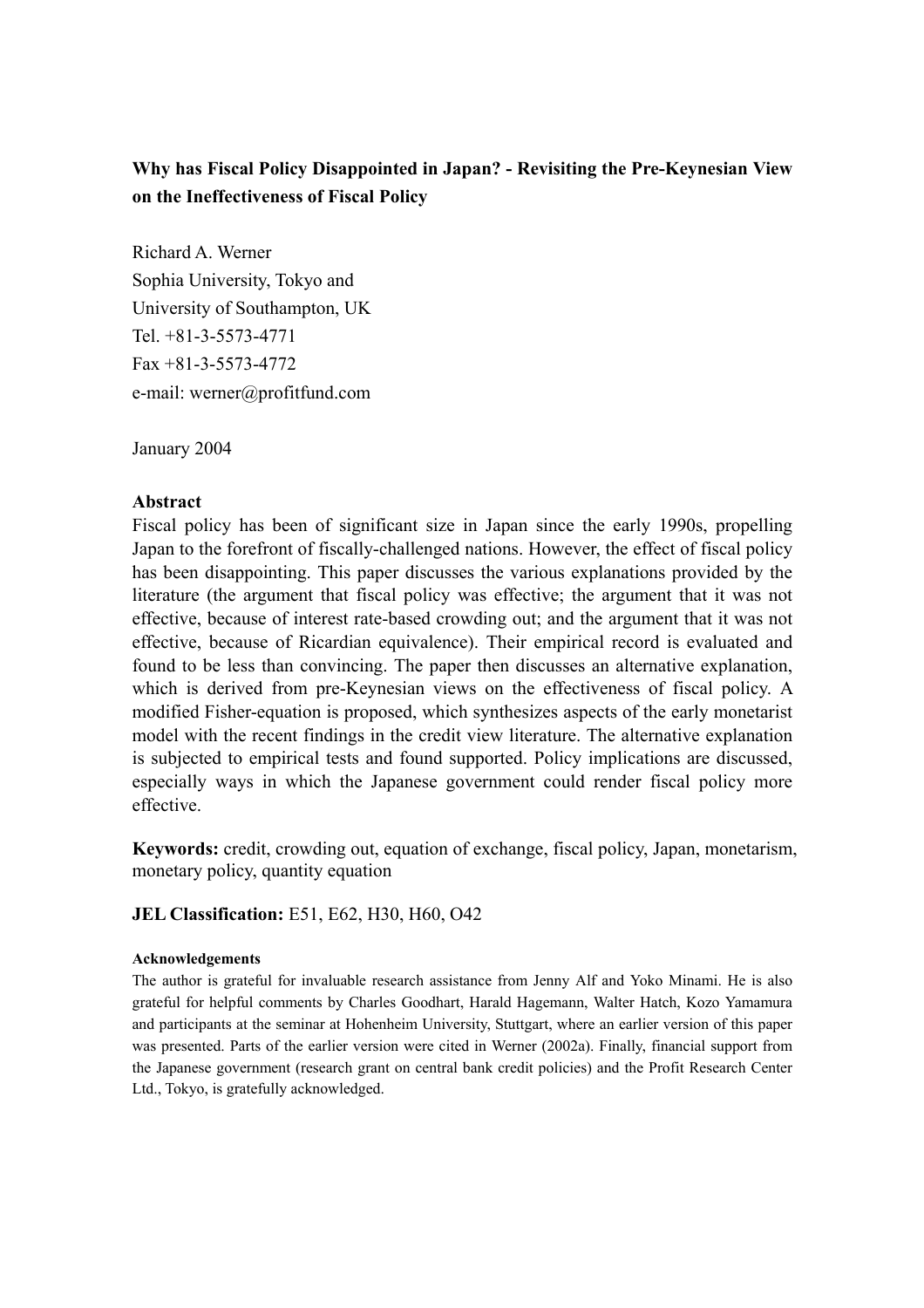"Before Keynes, it was commonplace that government spending and taxation were powerless to affect the aggregate levels of spending and employment in the economy; they could only redirect resources from the private to the public sector. … The Keynesian demonstration … changed all this. Economists began to stress the macroeconomic effects of government spending and taxation. It became commonplace that not only would a dollar of additional government spending raise national income by the original dollar but that this expenditure would have multiplier effects of perhaps several dollars more. The old view that government spending simply crowded out private spending was banished."

Alan S. Blinder and Robert M. Solow (1973:319).

#### **1. Introduction: Japanese Fiscal Policy in the 1990s**

 $\overline{a}$ 

As in other countries, Japanese fiscal policy has been the exclusive domain of the government, which proposes fiscal spending measures to parliament whose funding is detailed in budgets and supplementary budgets. In principle, the government has been following a balanced budget policy in the postwar era. The Finance Law of 1947 prohibited the issuance of government bonds. As a result of the 1965 recession, it was amended and government bonds were issued for the first time.<sup>1</sup> Oil shock recessions and increased spending programmes produced sizeable deficits in the  $1970s$ <sup>2</sup>. The elimination of fiscal deficits ('fiscal reconstruction') has been a priority since the late 1970s, with the Finance Ministry pursuing a 'zero [growth] ceiling' on budget requests since 1982. Thanks to some tax rises (including the introduction of the consumption tax in 1989), high nominal GDP growth and asset price rises in the second half of the 1980s, the target of fiscal reconstruction was achieved in 1991.

Since 1992, the government has embarked on a series of fiscal stimulation packages to increase economic growth. Government policy documents stated the view that fiscal spending needed to be increased, in order to boost domestic demand and stimulate the economy.<sup>3</sup> The first fiscal stimulation package was implemented in 1992. This was followed with a string of additional packages in every year, except 1996 and 2000.

<sup>&</sup>lt;sup>1</sup> See Werner (2003) for an introduction to the political economy of the decision-making process leading to the issuance of bonds, and the role played by the Bank of Japan in promoting the amendment of the Finance Law. 2

 $^2$  For an overview of the movement of fiscal deficits in the 1970s and 1980s, see Asako et al. (1991). See also Ihori et al.  $(2000)$ .

See the official statements at the announcement of stimulation packages. For instance: 'Keikyuu keizai taisaku (youshi), 16 November 1999, Economic Planning Agency (available at: www5.cao.go.jp/98/b/19981116b-taisakuyousi.html).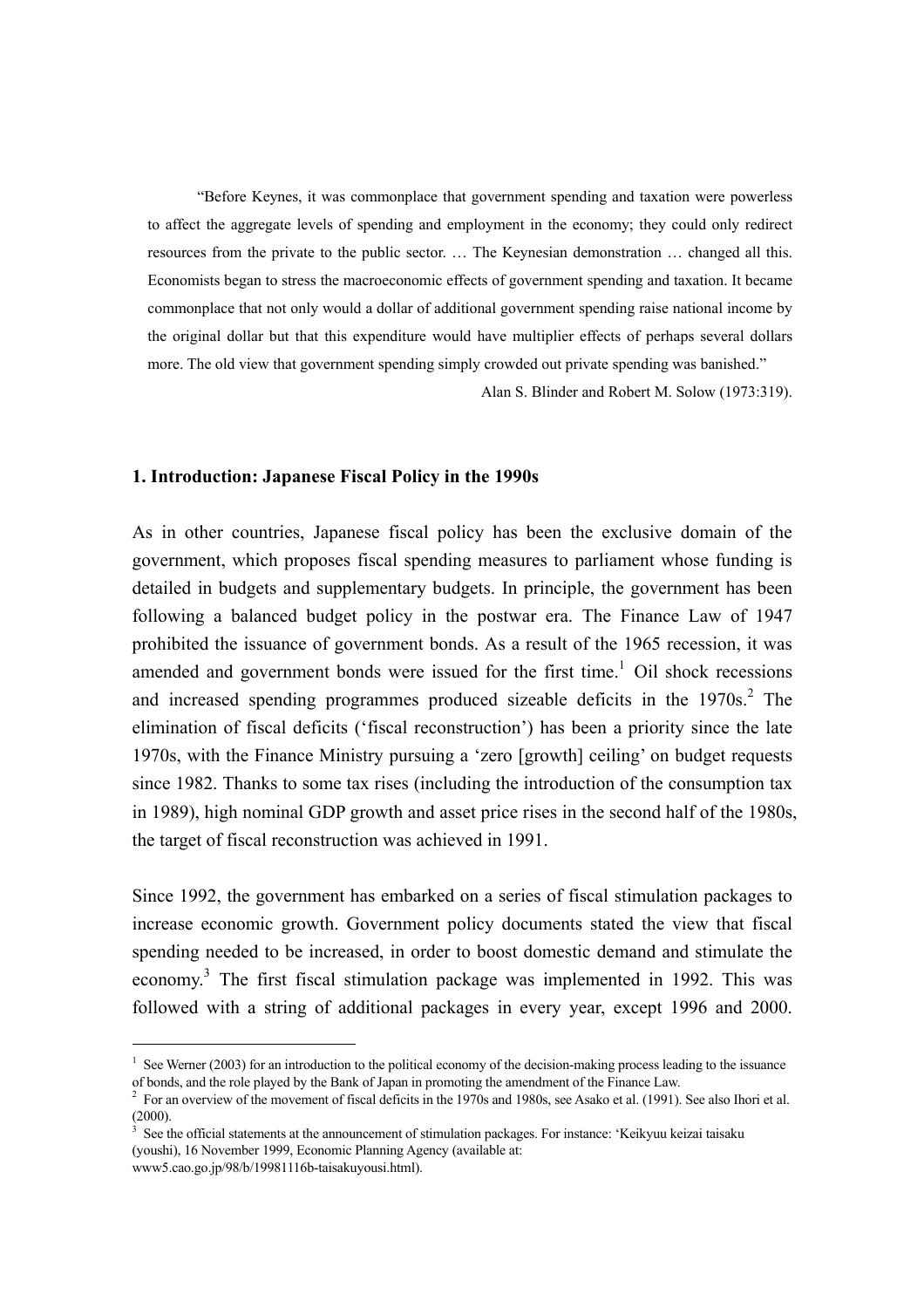Table 1 lists the packages and supplementary budgets. As can be seen, ten fiscal stimulation packages amounted to Y146trn. Eighteen supplementary budgets were passed, amounting to Y38.1trn over a decade that often also saw a significant expansion in the regular budgets.

| <b>FY</b>   |              | 91  | 92           | 93             | 94             | 95             | 96          | 97             | 98   | 99   | 00  | <b>Total</b> |
|-------------|--------------|-----|--------------|----------------|----------------|----------------|-------------|----------------|------|------|-----|--------------|
| Fiscal      | No.          | 0   | $\mathbf{1}$ | $\overline{2}$ | 1              | $\overline{2}$ | 0           | $\overline{2}$ | 1    | 1    | 0   | 10           |
| stimulation | <b>Size</b>  | 0   | 10.7         | 19.2           | 15.3           | 21.2           | $\mathbf 0$ | 40.6           | 24.5 | 14.9 | 0   | 146.4        |
| packages    | $(Y$ trn $)$ |     |              |                |                |                |             |                |      |      |     |              |
| supplm.     | No.          | 1   | 1            | 3              | $\overline{2}$ | 3              | 1           | 3              | 2    |      |     | 18           |
| budgets     |              |     |              |                |                |                |             |                |      |      |     |              |
|             | Size         | 0.3 | $-0.7$       | 5.1            | 0.4            | 7.1            | 1.1         | 10.3           | 7.2  | 4.8  | 2.7 | 38.1         |
|             | (trn)        |     |              |                |                |                |             |                |      |      |     |              |

**Table 1.** Fiscal stimulation packages and supplementary budgets in the 1990s

Sources: Cabinet Office, Ministry of Finance.

Since the government may have had political motives to overstate fiscal stimulation packages through double-counting, a more accurate measure of the fiscal stance may be total government expenditures, as calculated by the national income accounts (aggregating government consumption and investment, as well as inventory data). Government spending increased from a total of Y705 trn in the 1980s to Y1,136 trn in the 1990s. As a percentage of nominal GDP, this represented an increase from 20.9% on average in the 1980s to 22.7% in the 1990s. On a growth basis the more positive fiscal stance during the 1990s becomes obvious: Table 2 shows the breakdown by contribution to growth of each GDP component. On average, government spending contributed almost half of growth in the 1990s, while it only contributed a sixth of growth in the 1980s.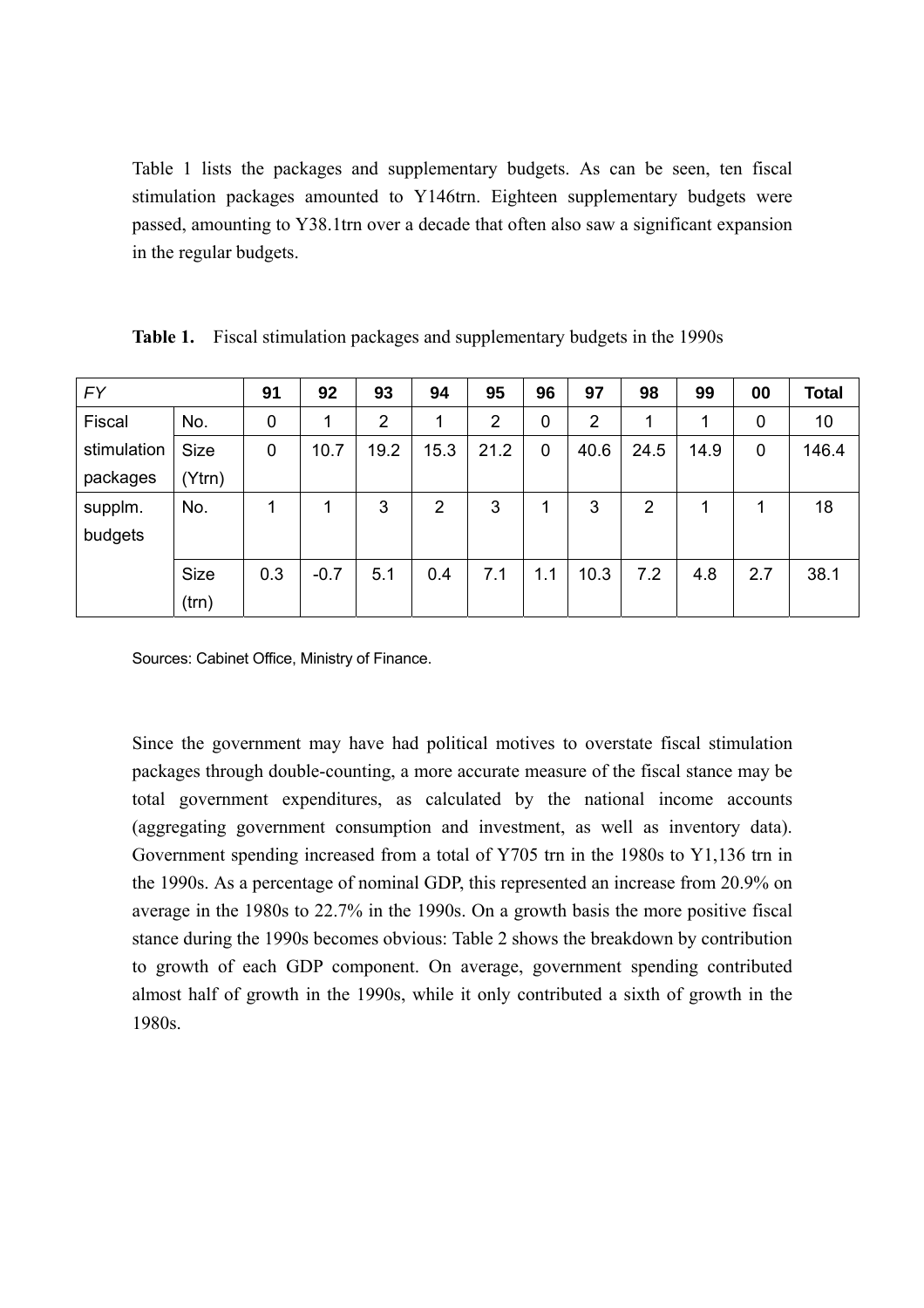| CY    | Consumption +  | Capex          | <b>Net</b>     | Private | Government  | Government     | <b>Total</b> | Nominal GDP |
|-------|----------------|----------------|----------------|---------|-------------|----------------|--------------|-------------|
| $\%$  | <b>Housing</b> | (+Inventories) | <b>Exports</b> | Demand  | Consumption | Investment     | Government   |             |
|       |                |                |                |         |             | (+Inventories) |              |             |
| 1991  | 2.6            | 1.6            | 1.3            | 4.9     | 0.8         | 0.4            | 1.2          | 6.2         |
| 1992  | 2.0            | $-1.6$         | 0.8            | 0.8     | 0.8         | 1.2            | 2.0          | 2.6         |
| 1993  | 1.7            | $-2.1$         | 0.1            | $-0.6$  | 0.7         | 1.2            | 1.8          | 1.0         |
| 1994  | 2.1            | $-1.4$         | $-0.2$         | 0.4     | 0.5         | 0.2            | 0.7          | 1.1         |
| 1995  | 0.3            | 0.8            | $-0.4$         | 0.5     | 0.7         | 0.0            | 0.7          | 1.2         |
| 1996  | 2.0            | 0.5            | $-0.3$         | 1.6     | 0.5         | 0.5            | 1.0          | 2.6         |
| 1997  | 0.2            | 1.9            | 1.4            | 2.6     | 0.4         | $-0.7$         | $-0.4$       | 2.2         |
| 1998  | $-0.7$         | $-1.1$         | 1.2            | $-1.1$  | 0.3         | $-0.3$         | 0.0          | $-1.2$      |
| 1999  | 0.4            | $-1.3$         | $-0.2$         | $-1.4$  | 0.4         | 0.2            | 0.6          | $-0.8$      |
| 2000  | $-0.2$         | 1.1            | $-0.1$         | 0.7     | 0.6         | $-0.8$         | $-0.3$       | 0.3         |
| 1990s | 1.0            | $-0.1$         | 0.4            | 0.8     | 0.6         | 0.2            | 0.7          | 1.5         |
| ave.  |                |                |                |         |             |                |              |             |
| 1980s | 3.4            | 1.5            | 0.3            | 5.2     | 0.8         | 0.2            | 1.0          | 6.2         |
| ave.  |                |                |                |         |             |                |              |             |

**Table 2.** Contribution to nominal GDP growth in the1990s

Source: Cabinet Office, December 2001

 $\overline{a}$ 

While the government contribution to growth increased, government revenues fell significantly, as the weaker economy reduced tax revenues.<sup>4</sup> As a result, Japan's government registered the largest budget deficits of any industrial country in the postwar era, averaging over 6% of gross domestic product (GDP) during the period 1993-2000.

Textbooks tell us that there are two options to fund the revenue shortfall: debt-finance or money finance. In the former case, the government borrows from the private sector; in the latter, it either creates money directly, or borrows from the central bank, which pays by creating money.<sup>5</sup> In Japan's case the issuance of legal tender has been delegated to

<sup>&</sup>lt;sup>4</sup> There were important tax reductions in 1994 and 1998. However, at other times, fiscal policy tightened. Hoshi and Patrick (2000) estimate that the 1997 ending of income tax rebates and the rise of the consumption tax from 3% to 5% increased government revenues by about two percentage points of GDP. 5

<sup>&</sup>lt;sup>5</sup> Dornbusch and Fischer (1987) emphasise that "the distinction between selling debt to the public and selling it to the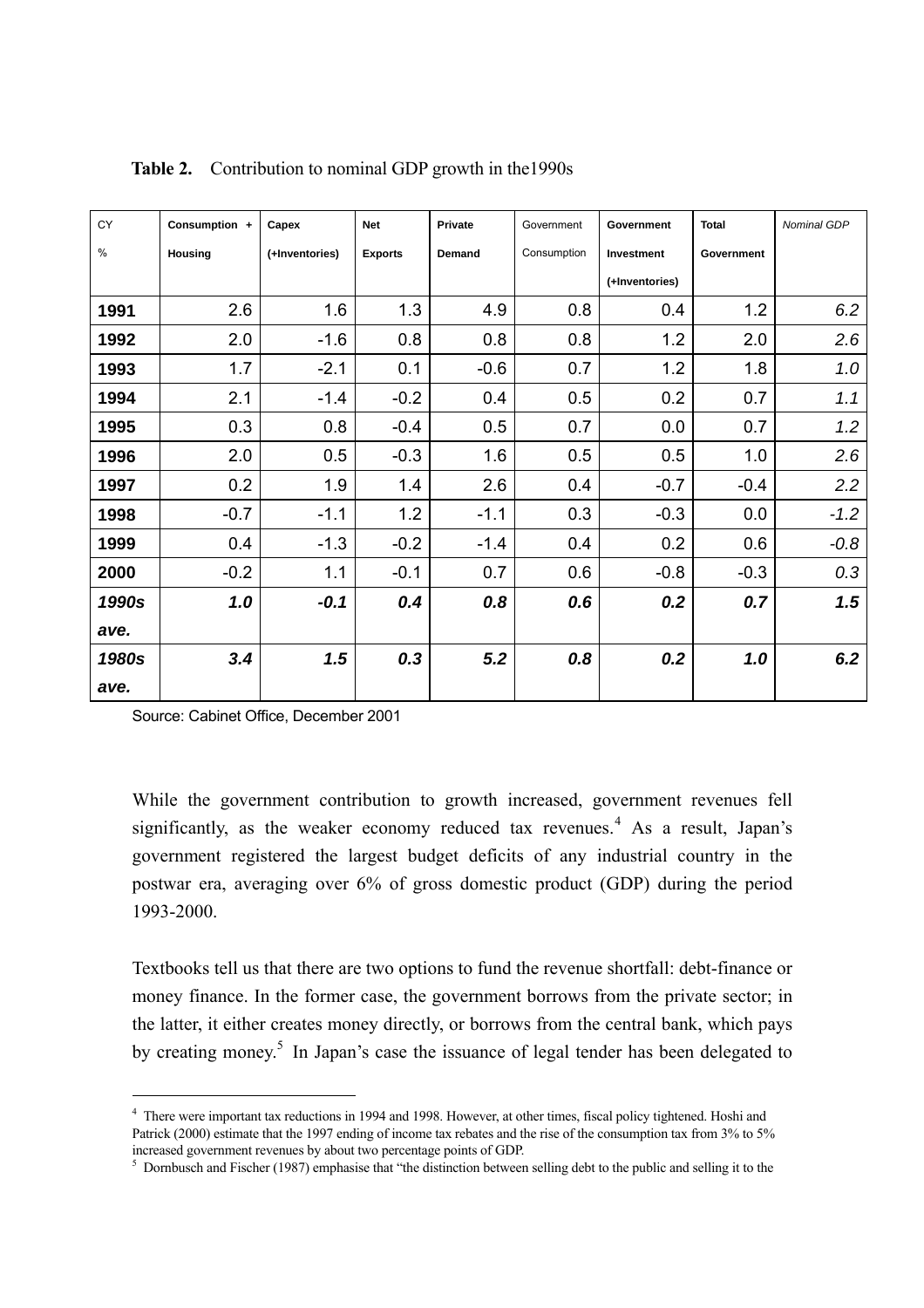the Bank of Japan, which, since at least the late 1970s, has in practice acted largely independently from the government (see monetary policy, below). Moreover, the Finance Law does not allow the central bank to directly underwrite government bonds.<sup>6</sup> This has left the government no choice but to fund the public sector borrowing requirement from the private sector, mainly via bond and bill issuance (Table 3).<sup>7</sup>

| <b>CY</b> | <b>New</b> | <b>New</b> | Total       | Total       |
|-----------|------------|------------|-------------|-------------|
| ¥trn      | borrowing  | borrowing/ | Outstanding | Outstanding |
|           |            | nGDP       | debt        | debt/ nGDP  |
| 1991      | 4.65       | 1.0%       | 226.35      | 47.7%       |
| 1992      | 14.71      | 3.0%       | 241.06      | 49.9%       |
| 1993      | 17.33      | 3.6%       | 258.38      | 53.0%       |
| 1994      | 27.15      | 5.5%       | 285.53      | 58.0%       |

**Table 3.** Government Borrowing and Debt in the 1990s

1

central bank is essential. The distinction between money and debt financing can be further clarified by noting that Treasury sales of securities to the central bank are referred to as *monetizing the debt*, meaning that the central bank creates (high-powered) money to finance the debt purchases" (p. 584).

 $6\degree$  The central bank can purchase government bonds in the secondary market one year after issuance. Economically, this is equivalent to primary market purchase. The political circumstances are different, since the government may not be able to determine the extent to which bonds are purchased by the central bank. Despite legal lack of independence, since the 1970s the central bank has independently made this decision. See our discussion of monetary policy below. 7

 $\frac{1}{1}$  Indeed, the government's borrowing is another measure of the stance of fiscal policy.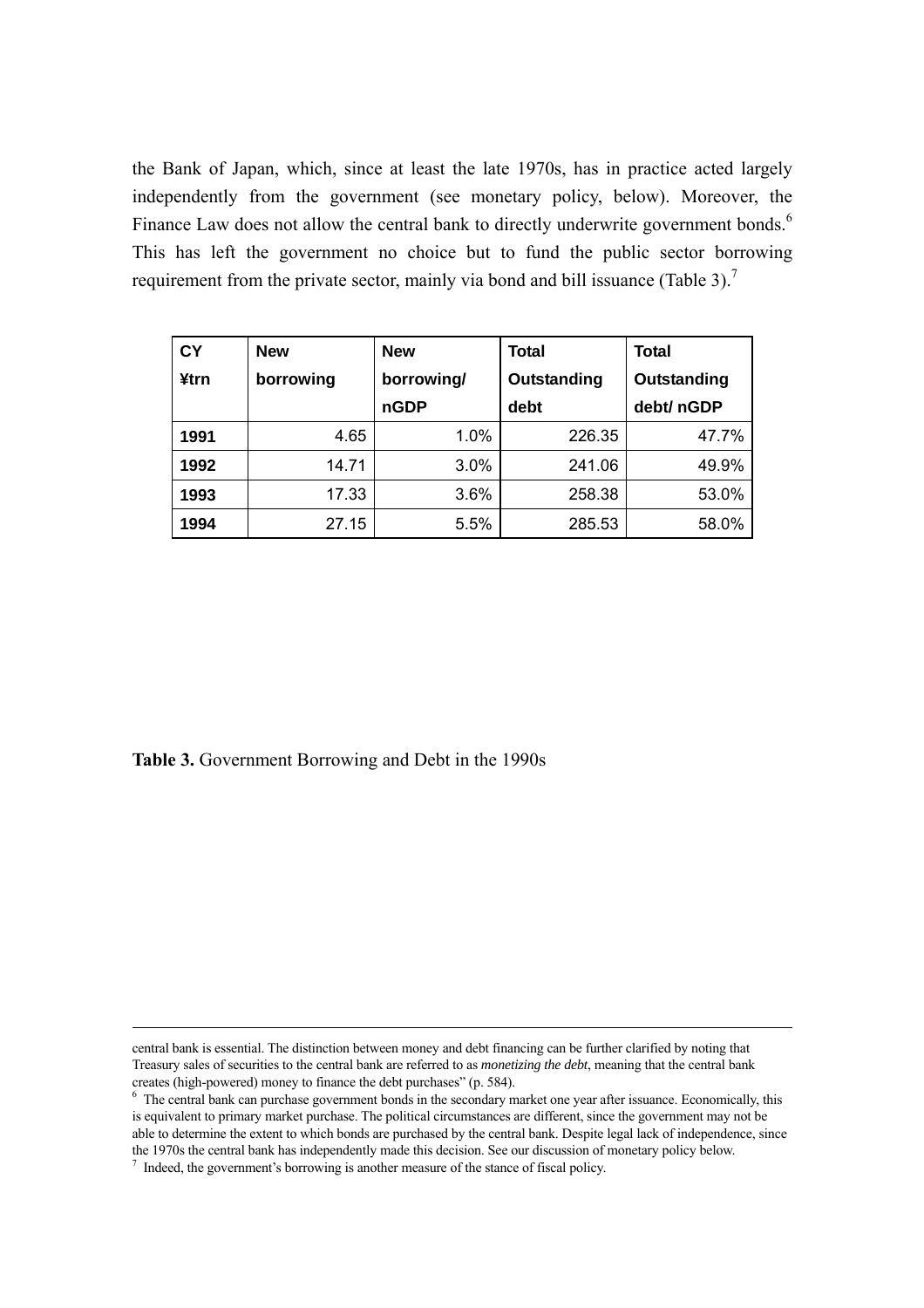| 1995  | 27.21 | 5.4%  | 312.74 | 62.3%  |
|-------|-------|-------|--------|--------|
| 1996  | 30.94 | 6.0%  | 343.68 | 66.7%  |
| 1997  | 24.92 | 4.8%  | 368.60 | 70.9%  |
| 1998  | 58.38 | 11.4% | 426.98 | 83.2%  |
| 1999  | 50.79 | 9.9%  | 477.76 | 92.9%  |
| 2000  | 44.34 | 8.6%  | 522.10 | 101.8% |
| Total | 300.4 | 6.0%  |        |        |

Source: Bank of Japan

New government borrowing increased by Y300.4 trn during the 1990s (58.6% of 2000 nominal GDP). This raised total outstanding debt to Y522.1trn by the end of 2000, amounting to 101.8% of GDP. Adding the new borrowing of Y60.36trn during 2001, the national debt figures recorded a new high of Y 582.46trn, about 120% of GDP, by the end of 2001. The debt continued to rise during 2002 and 2003. At the end of 2003, the government estimated that, with its budgeted new bond issuance of Y30 trillion in fiscal year 2004, the outstanding balance of government debt will reach over Y700 trn by the end of March 2005.

## **2. The Literature on the Effectiveness of Fiscal Policy in the 1990s**

## **(a) 'Fiscal Policy was Effective'**

The question whether fiscal policy has been effective in stimulating Japan's economy has triggered a lively debate. Since many economists in Japan would call themselves Keynesian, fiscal spending has many supporters. $8$  The need for and usefulness of fiscal stimulation has, among others, been argued by Nagatani (1996), Yoshitomi (1996), Koo (1995, 1998, 1999), Posen (1998), Ito (2000).

### *The 'Fiscalist' View*

 $\overline{a}$ 

The extreme position of a pure fiscalist stance is represented by Koo (1998, 1999, 2003) and Ito (2000). Koo argues the general case for fiscal policy effectiveness: While money is neutral, fiscal policy – and only fiscal policy – is highly effective. However, there has

<sup>&</sup>lt;sup>8</sup> The ineffectiveness of fiscal stimulation has probably rendered many supporters of fiscal spending less vocal by the late 1990s.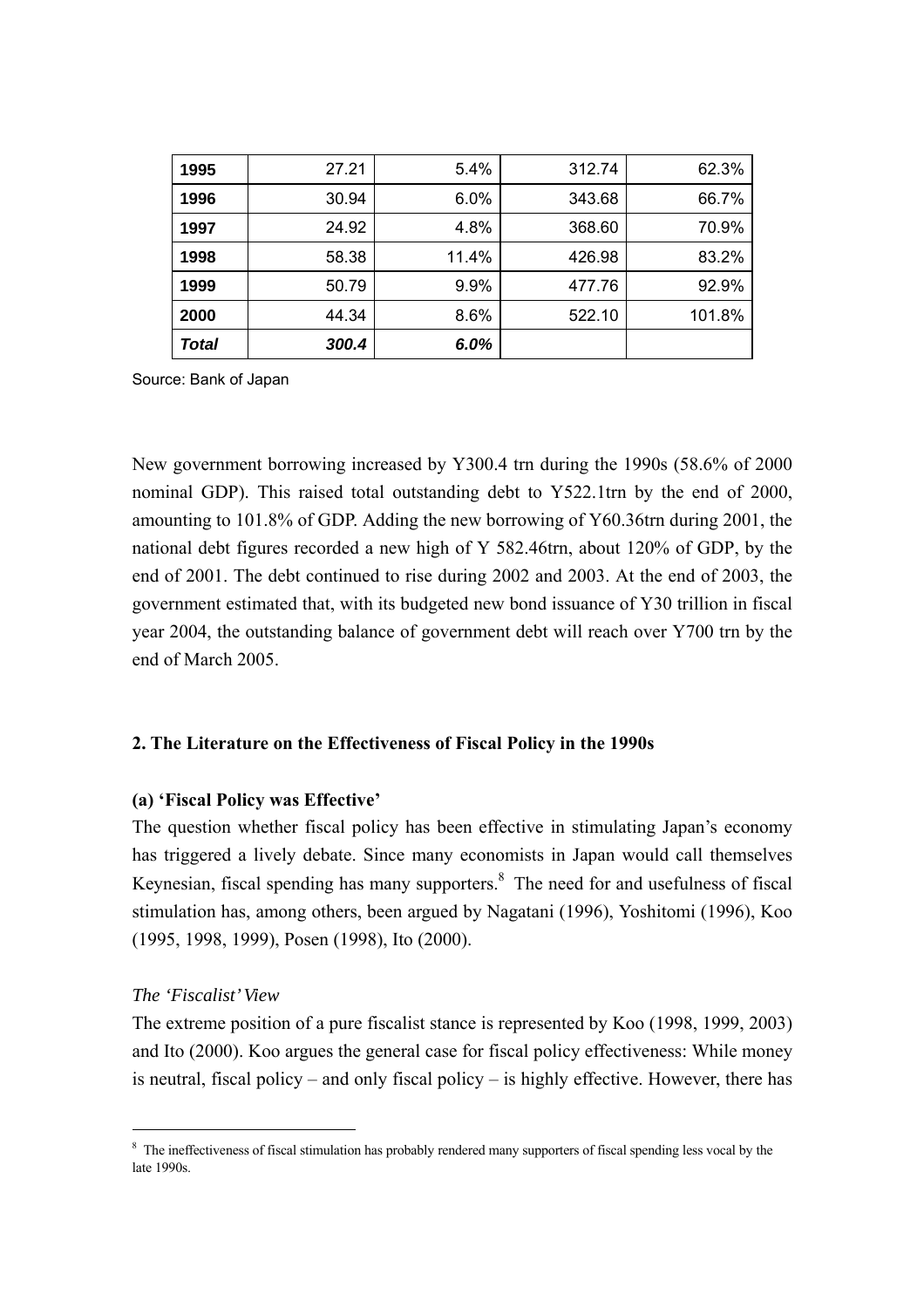been no empirical support for this view during the 1990s. In particular, the fiscalist view cannot explain why the above significant fiscal stimulation failed to stimulate a significant and lasting economic recovery during the 1990s. As there is no research in support of this view either, we shall not further concern ourselves with it.

## *The Keynesian View*

The special case for fiscal policy effectiveness was made by Ito (2000), when short-term nominal interest rates had started approaching zero. He argued at the time that the economy was in a liquidity trap, the demand for money perfectly interest-elastic and the LM curve horizontal. Since interest reductions had not stimulated investment, he argued that investment was perfectly interest-inelastic and the IS curve vertical. Thus monetary policy would be ineffective and fiscal policy unusually effective, without any crowding out. Hence Ito advocated further fiscal stimulation as being effective in such a zero interest environment.<sup>9</sup> There is a theoretical problem with this argument, as well as an empirical one. By arguing for a horizontal LM curve, describing the case of short-term nominal interest rates that have fallen to such low levels that they do not fall further, Ito restricts his argument to time periods that exclude the entire decade of the 1990s – during this decade interest rates did indeed fall steadily.

An empirical evaluation of the effectiveness of fiscal policy also depends on the size of the expected impact of fiscal expenditures. While the Keynesian model implies a 'multiplier', such that Y1trn of fiscal expenditures would result in a rise in economic activity larger than Y1trn, many proponents of fiscal policy effectiveness have adopted a far more cautious approach to fiscal policy effectiveness. Downplaying second and third-round effects entirely, most proponents emphasized the role of the primary impact: To estimate the expected impact of fiscal policy, many government and private sector economists therefore often argued that a public works project worth Y1trn would boost nominal GDP by Y1trn. A spending package amounting to 2% of GDP was commonly expected to boost GDP by 2 percentage points.<sup>10</sup>

Concerning the empirical evidence, Posen (1998) argues that fiscal policy has been effective in Japan during the 1990s. In his view, actual fiscal spending has been smaller

 $\overline{a}$ 

<sup>&</sup>lt;sup>9</sup> "So far, a straight Keynesian prescription applies" (Ito, 2000, p. 102).

<sup>&</sup>lt;sup>10</sup> This was the most common calculation, used by Japanese private sector research institutions, as well as key government agencies. See, for instance, the Economic Planning Agency's Nagatani (1996), who argued in favour of fiscal stimulation, because "Even when the ripple-on effect is zero, fiscal stimulation policy will still at least have the 'direct effect', which is that Y1 trn of increase in public investment will result in a Y 1 trn in GDP increase".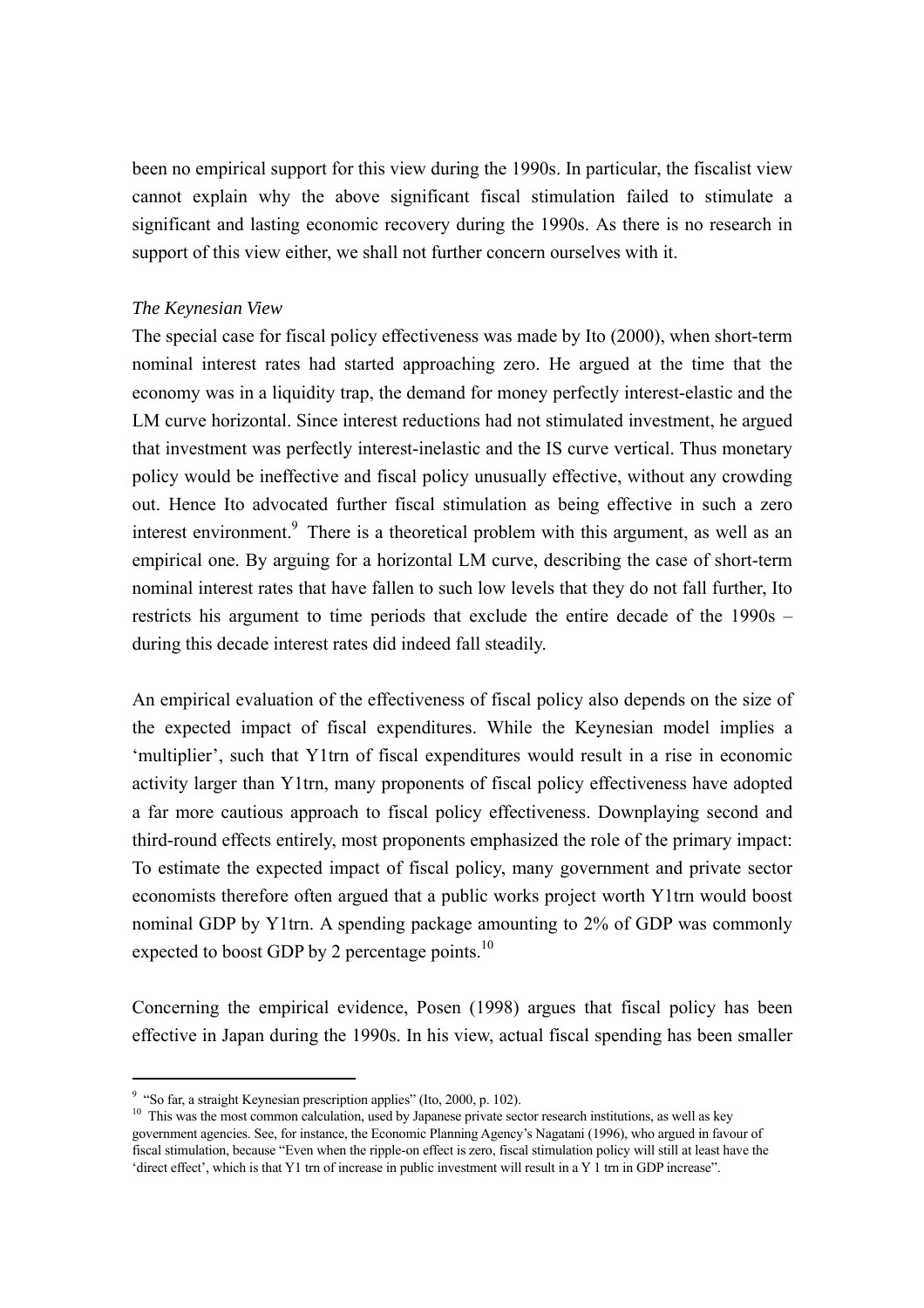than the headline figures for the packages. He argues that fiscal spending has not been sufficiently large to stimulate the economy. A suitably sized fiscal expansion would, in his view, have been effective in ending economic stagnation and deflation. When the actual spending reached substantial size – in 1995, according to him – a recovery followed (in 1996).<sup>11</sup> However, actual GDP-based expenditure data or statistics for the government borrowing requirement yield reasonably accurate measures of the fiscal stance. Yet, Posen provides no such empirical test of fiscal policy effectiveness. Using such figures, as cited above, we find that sizeable fiscal stimulation did take place and that it failed to stimulate the economy. Furthermore, there is no evidence that even the first-round effect resulted from the spending.

Ito (2000) also remains convinced of the effectiveness of fiscal policy. While he concedes that the unprecedented six fiscal stimulation packages that were implemented between 1992 and 1994 have had "little impact" (p. 102), he argues that this does not prove fiscal policy ineffectiveness, as defined by him. In principle, two definitions of effectiveness are possible. One is a *mutatis mutandis* requirement for effectiveness, defining it as the ability to create significant positive economic growth. This is the strictest definition, and the one that matters to policy-makers, investors and the population at large. In the first half of the 1990s, most private sector economists, forced to make *mutatis mutandis* forecasts, predicted significant economic recoveries, mainly based on the sizeable fiscal stimulation. However, this did not happen. Thus, by their original definition, fiscal policy was ineffective.

There is another definition of policy effectiveness, which is employed by Ito (2000). It is based on the *ceteris paribus* assumption:

"Without any fiscal stimulus, the economy undoubtedly would have contracted. The underlying economy was so weak that fiscal stimulus did not bring the economy all the way to its potential growth rate but it arguably kept things from becoming worse" (p. 102).

 $\overline{a}$ 

<sup>&</sup>lt;sup>11</sup> Posen follows a calculation common in financial markets in Tokyo, namely to distinguish between investment that "adds to demand" – so-called *mamizu* – and that which does not. The *mamizu* is defined as including increased public spending and tax cuts. Loan programmes offered by government-affiliated institutions to the private sector and funded by postal savings deposits investment is deemed not to add to demand, but merely reallocating funding among various projects. The important insight from this distinction is the necessity to distinguish between government spending that increases net purchasing power in the economy, and government spending that merely reallocates existing purchasing power. However, the way this is attempted by the *mamizu* calculation is flawed. A meaningful distinction must focus on the credit creation process and include the central bank and the banking system, rendering true *mamizu* the monetized part of fiscal policy (see below).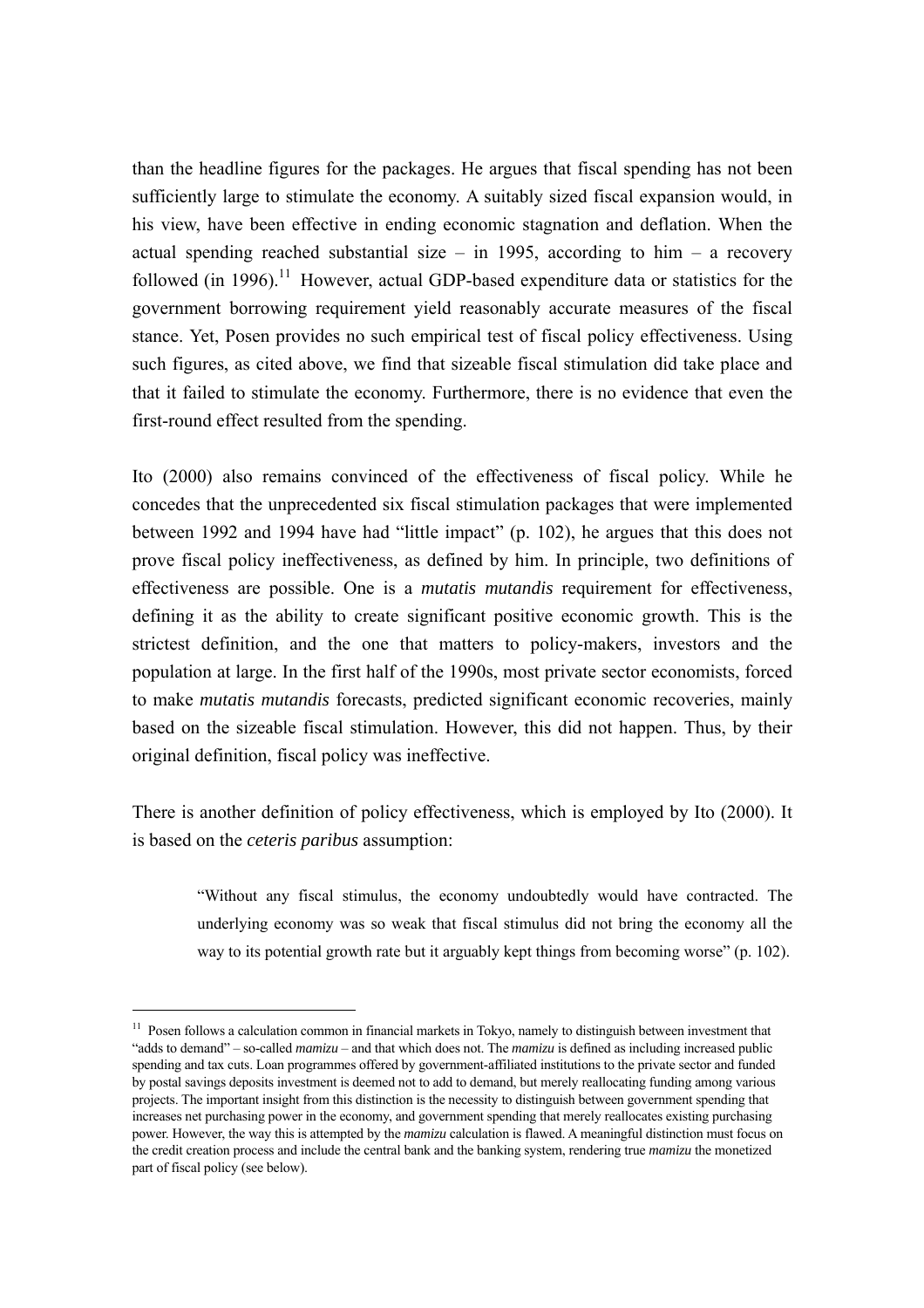Supporters of the efficacy of fiscal spending, including Posen (1998), feel that even more fiscal stimulation is the solution for Japan.<sup>12</sup> The difficulty of establishing clear-cut proof is apparent: the *ceteris paribus* condition is invoked, only to claim its violation. The argument relies on counter-factual analysis: things would have been worse without the fiscal spending. Ito indeed relies on unspecified shocks, rendering economic growth exogenous to fiscal and monetary policy.<sup>13</sup> These undefined exogenous shocks cannot be isolated or quantified. What is worse, by invoking a violated ceteris paribus assumption, the fiscal policy effectiveness claim cannot be falsified – it leaves the realm testable hypotheses.<sup>14</sup> In science counter-factual analysis is frowned upon. Ito's claim appears to be an attempt at reconciling inconvenient facts with a theory through the use of ad hoc assumptions about exogenous shocks. Even leaving aside whether or not these assumptions are permissible, such an exercise cannot be construed as constituting supportive empirical evidence. Hence the claim that fiscal policy has been effective remains unsubstantiated and without empirical support.

## **(b) 'Fiscal Policy was Ineffective'**

 $\overline{a}$ 

Several arguments have been proposed over the years why fiscal policy may be ineffective. In the case of the Japanese economy, three types of arguments were made. All three point out that the simple first-round positive effects of fiscal policy may be partially or completely negated by negative effects that result from the need of the government to procure the money in order to fund the fiscal expenditure. The first is based on a Keynesian relationship between interest rates and investment and argues that crowding out of fiscal expenditure may occur via higher interest rates. The second is based on a reduction in consumption and an increase in savings that is induced by increased fiscal spending. It is commonly referred to as 'Ricardian equivalence'. The third is based on a modified credit view and emphasizes the link – or lack thereof – of fiscal and monetary policy. The first two views will be reviewed briefly below, before the third is analysed, applied and tested in greater detail.

<sup>&</sup>lt;sup>12</sup> Ito follows Posen's (1998) recommendations and suggests further stimulation in the form of lasting income tax cuts and tax incentives to stimulate private housing investment. Ito (2000), pp. 103ff.

<sup>&</sup>lt;sup>13</sup> Ito recognizes this, but leaves the questions raised unanswered. "The question remains as to what prevented the economy from getting back on a self-sustained growth path. Was it the series of bad shocks? Or has the dynamic spill-over effect of fiscal packages become smaller in the 1990s? Or was the amount of actual stimulus smaller than generally recognized?" (Ito, 2000, p. 102). No attempts at answers follow.

<sup>&</sup>lt;sup>14</sup> This line of reasoning falls far short of Popper's methodological principles. It may well be in the tradition of deductivist economics, which takes little interest in empirical evidence and concludes from any gap between theory and reality that the latter needs changing, not the former. However, it defies common sense. Nevertheless, even in the absence of omniscience concerning exogenous shocks, it is possible to test hypotheses concerning the *cause* of potential fiscal policy *in*effectiveness (see below).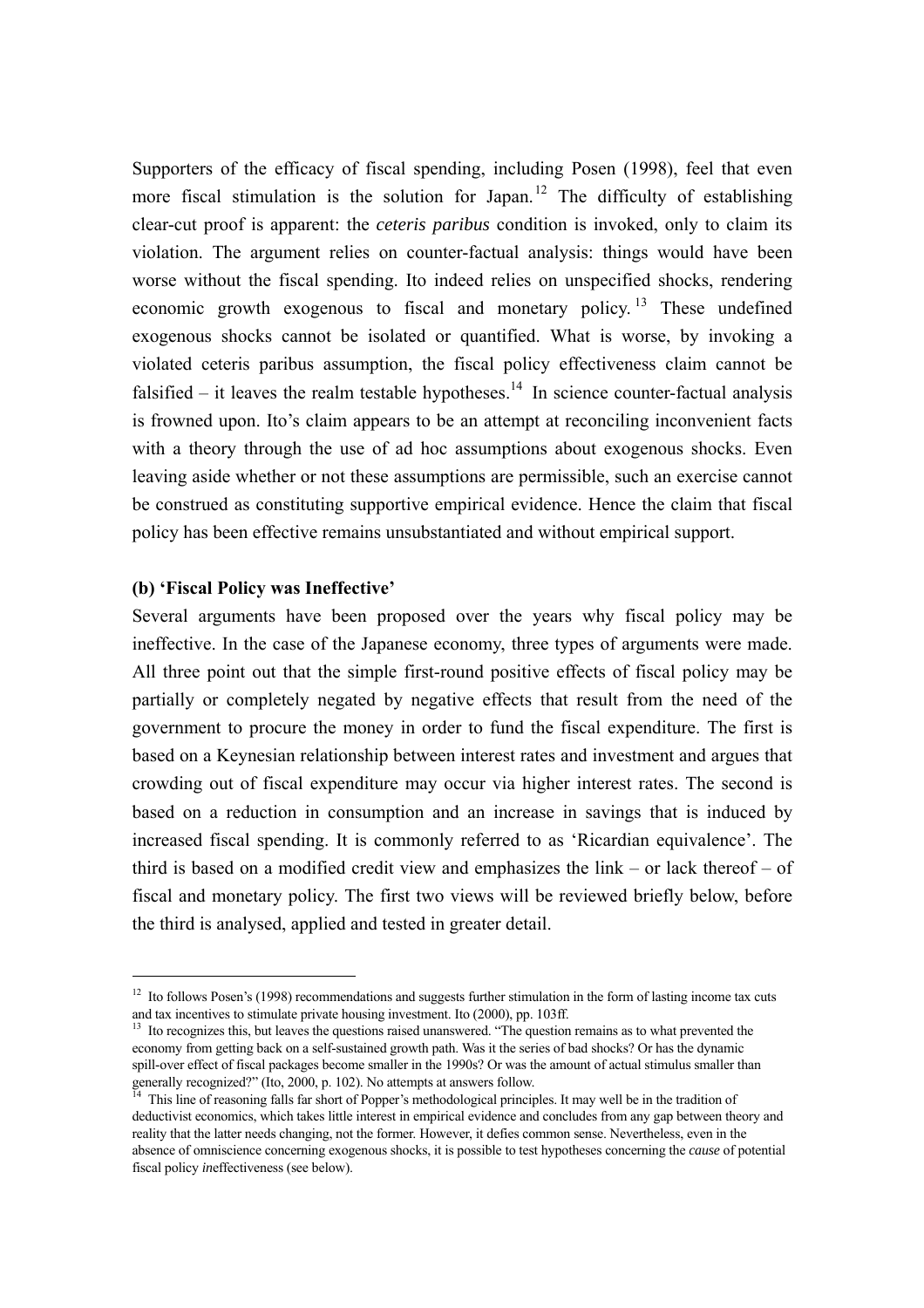#### *Interest Rate-Based Crowding Out*

 $\overline{a}$ 

A number of studies have argued that the effect of increased government expenditure depends on how it is financed. Lerner (1943) emphasized the distinction between money-financed and bond- or tax-financed government deficits. As discussed above, the Japanese government relied almost entirely on bond finance during the 1990s. Lerner rejects tax-financed government deficits (as they would not fulfill the purpose of government deficits, namely to increase overall spending), as well as bond-financed government deficits. The latter would reduce the amount of money available to the private sector, thus increase interest rates and hence reduce private sector investment. This proposition of fiscal policy ineffectiveness is in line with classical theory, which argued that government expenditure would result in an equal reduction in private demand, via an increase in real interest rates. The crowding out effect of increased government expenditure via higher interest rates is reflected in standard Keynesian models and the IS-LM synthesis, but also the mainstream monetarist models (such as Friedman, 1956, Brunner and Meltzer, 1976).<sup>15</sup> While they differ in the size of the net effect of fiscal policy, they agree that the transmission mechanism (and potential crowding out) occurs via interest rates. Indeed, the substantial literature on the possibility and size of crowding out of debt-financed fiscal expenditure has in common that it centers on interest rates as the adjustment mechanism. 16 What all these formulations (classical, Keynesian and post-Keynesian) have in common is that the ineffectiveness of fiscal policy is the result of increased interest rates.

In the case of Japan it was indeed argued by some economists during the first half of the 1990s that increased bond issuance to fund fiscal spending would lower bond prices and push up long-term interest rates. This rise of interest rates would negatively affect investment and economic activity, it was said. A proponent of this interest rate-based crowding out argument is, for instance, Yoshida (1996), who additionally warned that

<sup>&</sup>lt;sup>15</sup> While proto-monetarist formulations did not rely on interest rates, but the equation of exchange, as outlined below, and early monetarists (wisely?) said little about the precise transmission mechanism between money and the economy, later monetarist models (such as Friedman, 1956, Brunner and Meltzer, 1976) accepted the Keynesian interest-elasticity of the demand for money and thus argued that the ineffectiveness of fiscal policy relies on perverse wealth effects associated with bond-financed government spending, operating via interest rates (see Blinder and Solow, 1973). Since interest rates failed to rise during the 1990s, such later monetarist models are not suitable to explain the Japanese experience and will not be discussed further.

<sup>&</sup>lt;sup>16</sup> See Christ (1968), B. Friedman (1978), Blinder and Solow (1973), Ludvigson (1996), Those who argued that 'portfolio crowding in' may offset 'transactions crowding out' and thus produce either a positive or ambiguous effect of debt-funded fiscal stimulation (such as B. Friedman, 1978) do not contribute towards finding an answer to the phenomenon observed in Japan during the 1990s, namely no significant rises in interest rates, but also no significant effect of fiscal stimulation.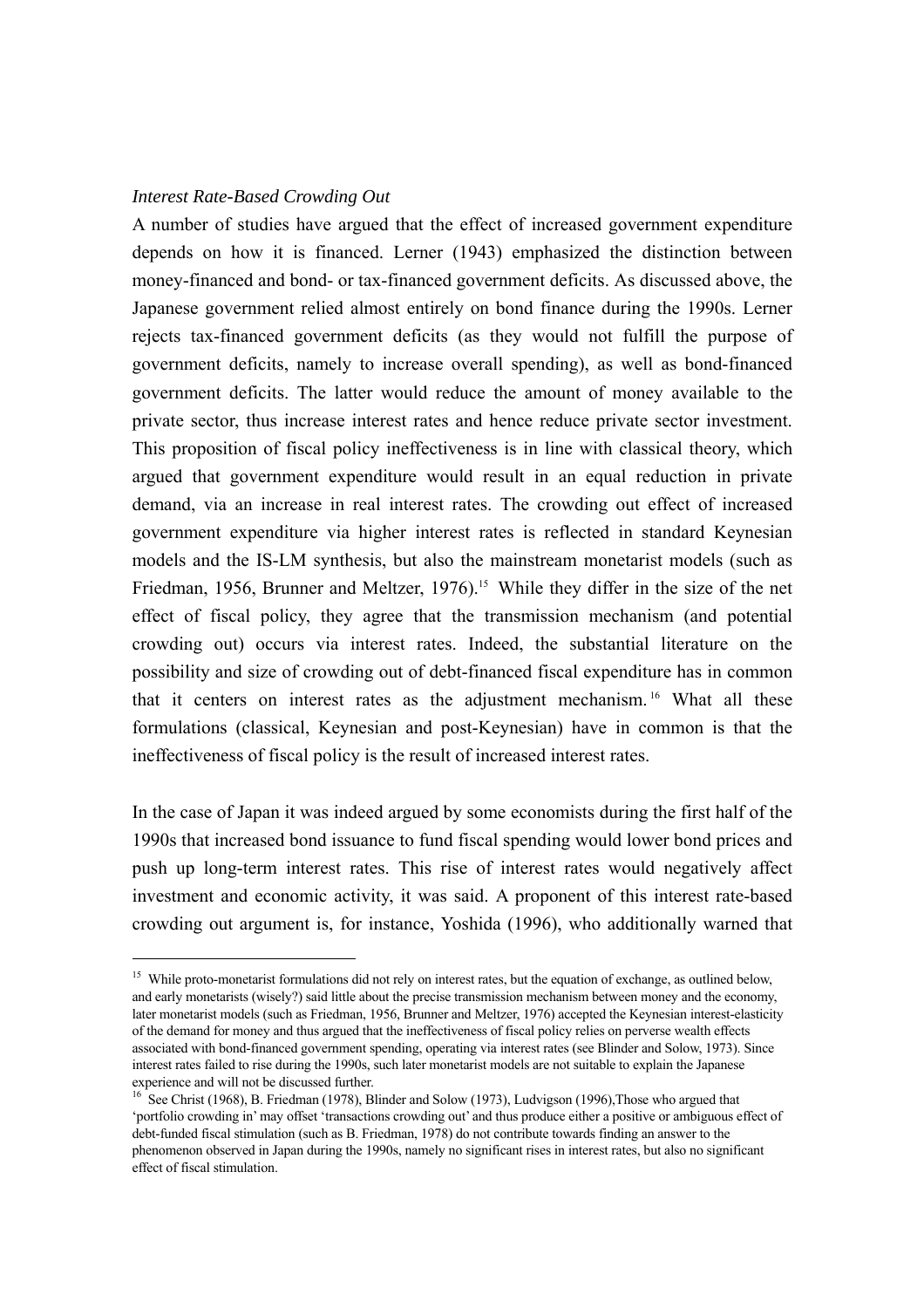the long-term interest rate rises would tend to strengthen the yen and hurt net exports.

The main problem with these interest-rate based arguments for fiscal policy ineffectiveness is that there is no empirical evidence in their support.<sup>17</sup> Despite brief periods of rising long-term nominal rates, nominal short-term (as measured by call rates) and long-term interest rates (as measured by ten-year government bond yields) have trended down during the 1990s. There are only two instances where they rose: from 4.3% on average in 1993, to 4.4% in 1994, and from 1.3% in 1998 to 1.8% in 1999. However, in both cases rates subsequently resumed their decline to new lows (see Figure 1).<sup>18</sup>

Calculating real interest rates as the difference between these nominal interest rates and consumer price inflation (as measured by the CPI), we find that short-term real interest rates fell from 4.2% on average in 1991 to 0.11% on average in 2000, while long-term real interest rates fell from 3.0% on average in 1991 to 0.7% in 1998, though rising again to 2.5% on average in 2000. These real rates were lower than during the 1980s. These facts contradict interest rate crowding out arguments.

Invoking a violated *ceteris paribus* definition of crowding out, the theoretical argument might be conceivable that the fall interest rates happened *despite* the crowding out, and as a result of exogenous shocks, without which interest rates would have risen. Just as with the argument that fiscal policy was effective in Japan during the 1990s, as without it things would probably have been worse, proponents of this view are faced with the difficulty of having to isolate the exogenous shocks needed to justify the absence of interest rate rises. 19 Furthermore, this exercise in attempting to reconcile the contradictory empirical record with the theory through the use of auxiliary assumptions cannot be construed as constituting supportive empirical evidence. Thus the fact remains that the argument of interest rate based crowding out is not supported by the

 $\overline{a}$ 

 $17$  Examples of empirical studies of the link between fiscal policy and interest rates in the US are Hutchison and Pyle (1984) and Hoelscher (1986). For examples and reviews of empirical work on the influence of fiscal policy on aggregate

 $18$  The annual average of the prime lending rate has declined every single year during the 1990s.

<sup>&</sup>lt;sup>19</sup> McKibbin (1996) engages in this difficult exercise, making use of a multi-country structural model to endogenise shocks to the Japanese economy. Pointing out the anticipated nature of the fiscal spending packages (and their partial overstatement), he concludes: "Rather than stimulating the economy, these fiscal measures acted to further slow economic activity as well as appreciate the real exchange rate" (p. 37). In McKibbin's model, the announcement effect of fiscal stimulation occurs immediately, appreciating the exchange rate and real long-term interest rates, while the positive effect occurs later, or to a lesser extent than announced (due to overstatement of the package). However, only data through 1995 is used, thus missing much of the 400 basis point drop in long-term interest rates over three-and-a-half years, from about 4.7% in February 1995 to 0.7% in October 1998, not to mention the further drop to 0.43 by June 2003.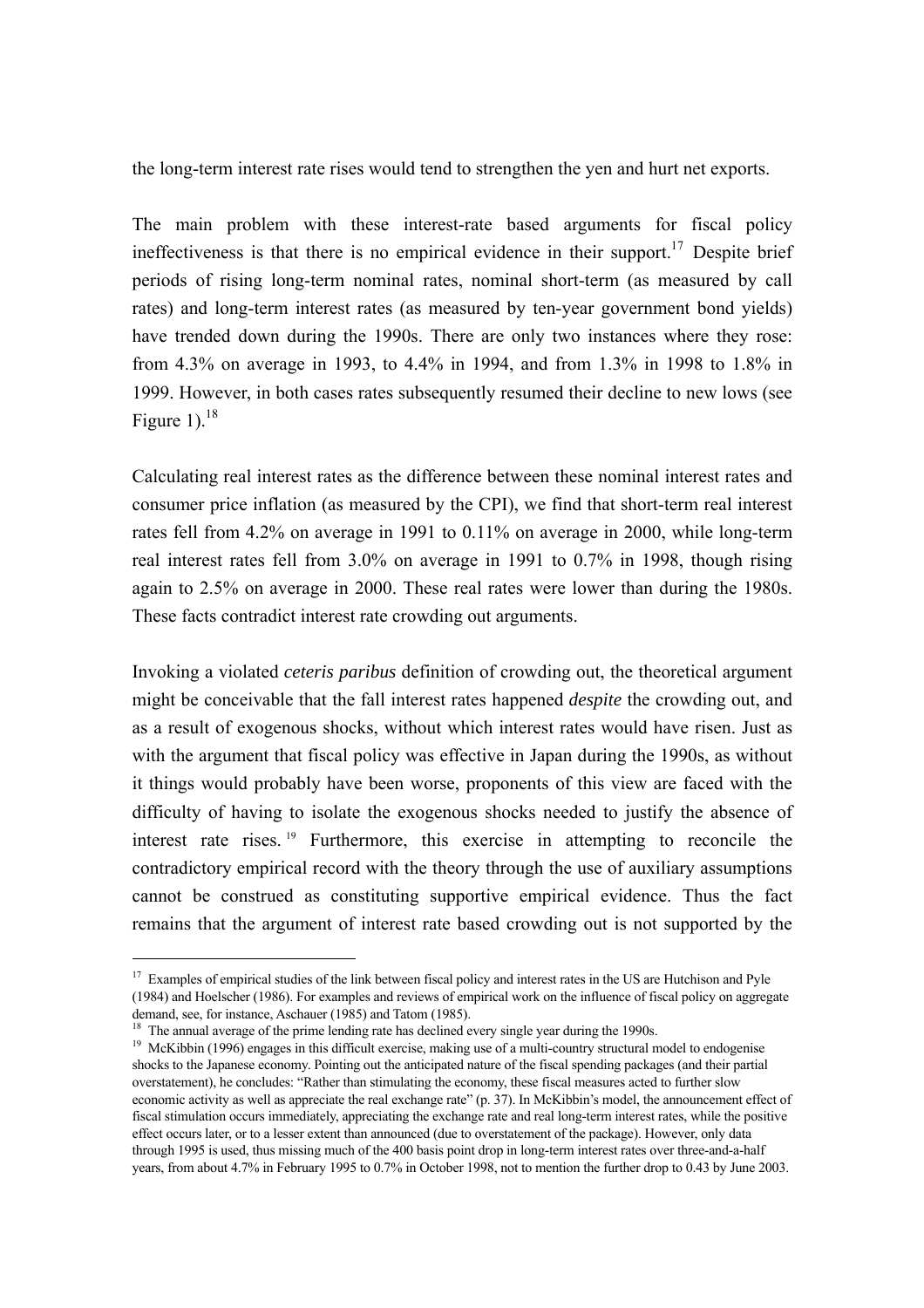empirical record. Given the historical and dramatic declines in short, long, nominal and real interest rates, it can be safely said that few, if any observers seriously entertain the interest rate crowding out argument.<sup>20</sup>

## *Ricardian Equivalence*

 $\overline{a}$ 

Another case for a different kind of crowding out has been made by Krugman (1998). Applying his model of inter-temporally optimizing rational representative agents to Japan, he obtains Ricardian equivalence of the type Barro (1974) proposed: Japanese consumers believe that any fiscal spending funded by the issuance of government debt (as most of it has been) will require the debt to be fully paid off in the relevant future by raising taxes on individuals. Then for every yen in government spending, rational consumers would increase savings by one yen - preparing the money to repay the government in the future.

One analytical problem with this model is that it does not allow for the possibility that the debt will be paid off by other means - such as money creation, higher corporate taxes, economic growth that boosts tax revenues without raising individual taxes, or asset sales to foreign investors. It is not clear why rational consumers would not consider these possibilities. $^{21}$ 

Another problem is that the assumptions on which it is based are restrictive. Thus if there is a simpler explanation (as will be presented below), the fundamental principles of logic suggest that it would be preferable. Meanwhile, the empirical record of the Ricardian equivalence argument remains important to assess its relevance. The most basic test of Ricardian equivalence would be a comparison of the change of household savings and government expenditure or borrowing within a fully specified savings function. Proponents of this explanation of fiscal policy ineffectiveness have not provided such evidence, as far as the author is aware.<sup>22</sup> Indeed, Walker (2002: 286) holds that "It seems

<sup>&</sup>lt;sup>20</sup> Walker (2002:286), for instance, says: "The possibility of a crowding-out effect of government spending on investment is dismissed *ex ante*, given Japan's low real interest rates in recent years".

<sup>&</sup>lt;sup>21</sup> The argument that debt could be paid for by non-inflationary money creation cannot be handled by the type of models Krugman refers to, because due to further assumptions, including perfect information, they do not allow for the possibility of less than full employment output. With record-high unemployment and a ten-year recession in Japan, the relevance of such models is not obvious.

 $22$  If the fiscal stimulus takes the form of tax reductions for individuals and not increased government spending, then savings increase, while consumption remains unchanged - as the higher disposable income is not used for spending. If the fiscal stimulus takes the form of increased government spending on investment projects, incomes will not necessarily rise, thus consumption may not necessarily rise. But savings would rise. Since fiscal stimulation took the form of a combination of government spending and income tax changes (with the emphasis being clearly on government spending, though), the expected movement of consumption would be ambiguous with Barro-Ricardian equivalence. But the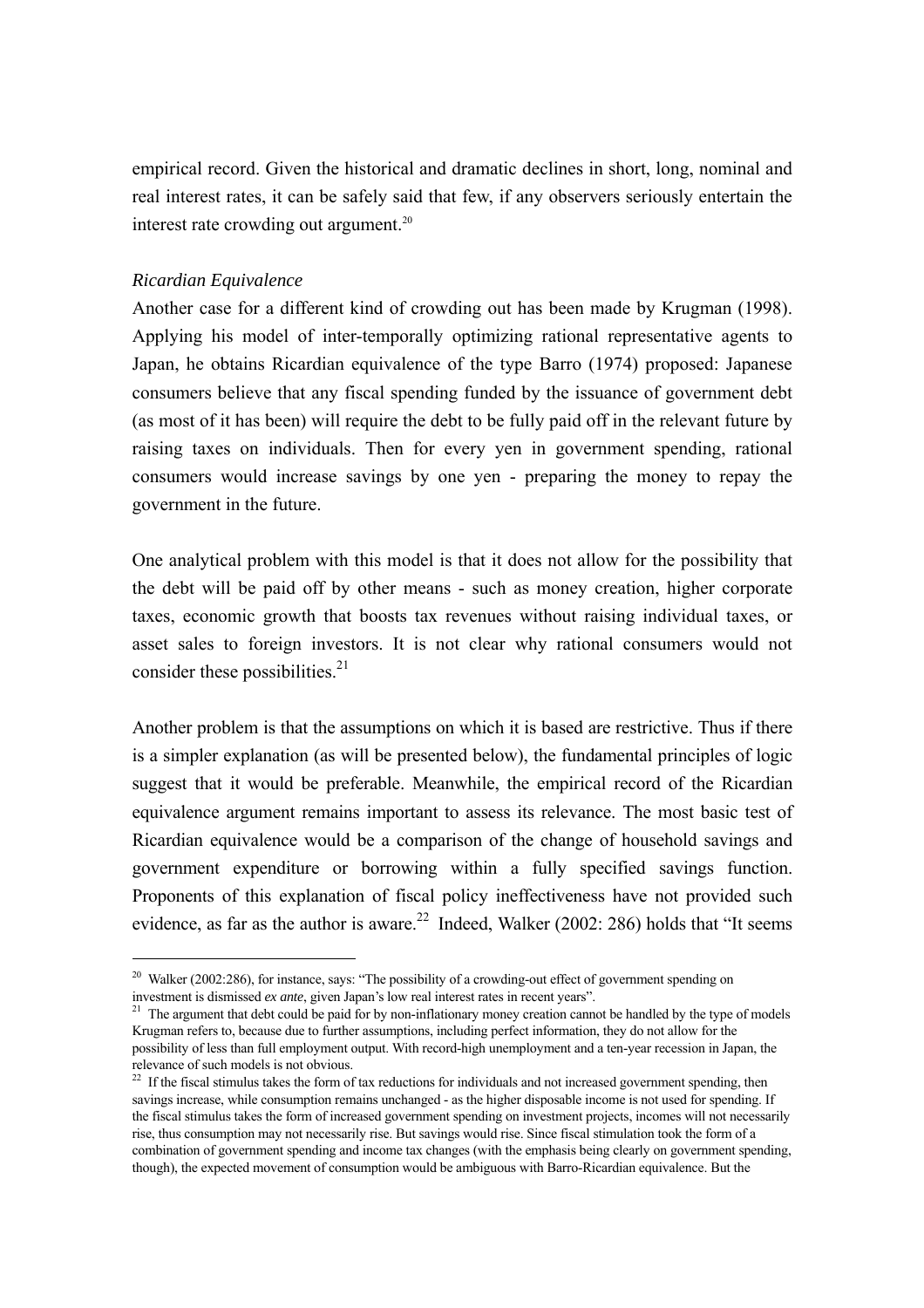unlikely that anything as austere as full Ricardian equivalence would obtain in the real world."<sup>23</sup> We therefore proceed to the third possible explanation of why fiscal policy appears to have been ineffective in Japan during the 1990s.

#### **3. An Alternative Explanation of Fiscal Policy Ineffectiveness**

#### **(a) Theory**

1

Since the 1960s, with the rise of the Keynesian paradigm, fiscal policy had been given prominence in policy-making in the US and many European countries. This was justified with the Keynesian government expenditure multiplier analysis. However, in the late 1960s and until the end of the 1970s, a growing body of literature pointed out that such analysis was misguided, as it focused only on the initial-stage multiplier effect. An analysis of the complete multiplier would have to include the question of how the budget deficit is financed, and incorporate the effects of such finance. Christ (1968), Blinder and Solow (1973), Hansen (1973) and others showed that for bond-financed deficit spending, the stimulative effect of fiscal policy is smaller than that derived in traditional Keynesian models that do not take funding into consideration.

This body of literature has largely been neglected in more recent studies of the effect of fiscal policy. Ludvigson (1996) appears representative in his neglect of the possibility of money-financed government expenditure, which appears to have largely disappeared from the policy debate. While this may reflect the changed institutional environment of the past decade or so, where central banks have become independent, this does not

behaviour of savings would unambiguously have to be counter-directional to the movement of government borrowing.<br><sup>23</sup> Walker (2002) also fails to test Ricardian equivalence directly. Instead, noting the low fiscal multipli the 1990s, he proposes a theory according to which the fiscal multiplier declines the larger the *level* of the budget deficit. He argues that government spending does exert a wealth effect on consumption, but one that is "proportionate to the amount of waste in the budget". Without providing empirical evidence, Walker assumes that "the average quality of public spending decreases with the level of spending". Walker finds a positive fiscal multiplier, contradicting Ricardian equivalence. Making a number of auxiliary assumptions, Walker defines as a large fiscal deficit one that amounts to more than 6 or 7% of output and finds that "there is a threshold beyond which the effectiveness of fiscal spending falls off sharply" (p. 298). There is no test for robustness of these findings over different time periods or in other countries. Further, Walker says nothing about the mechanism by which the effectiveness of fiscal spending is reduced. Walker really argues that since fiscal policy was ineffective in Japan in the 1990s, and since it was large, it must have been *too large to be effective*. Thus, the main question of concern, namely why steady and significant fiscal stimulation during the 1990s failed to trigger a significant and sustained economic recovery, remains unanswered: by arguing that fiscal policy was too large to be effective, Walker neglects to explain why fiscal policy, when it was not too large (and not too small), also failed to produce the desired results. Finally, Walker fails to address previous literature that discussed the issue of the absolute size of fiscal deficits and government debts. Most previous theories failed to attach much significance to the size of the fiscal deficit or national debt. One early example is Lerner' s (1943: 47) case that "the absolute size of the national debt does not matter at all".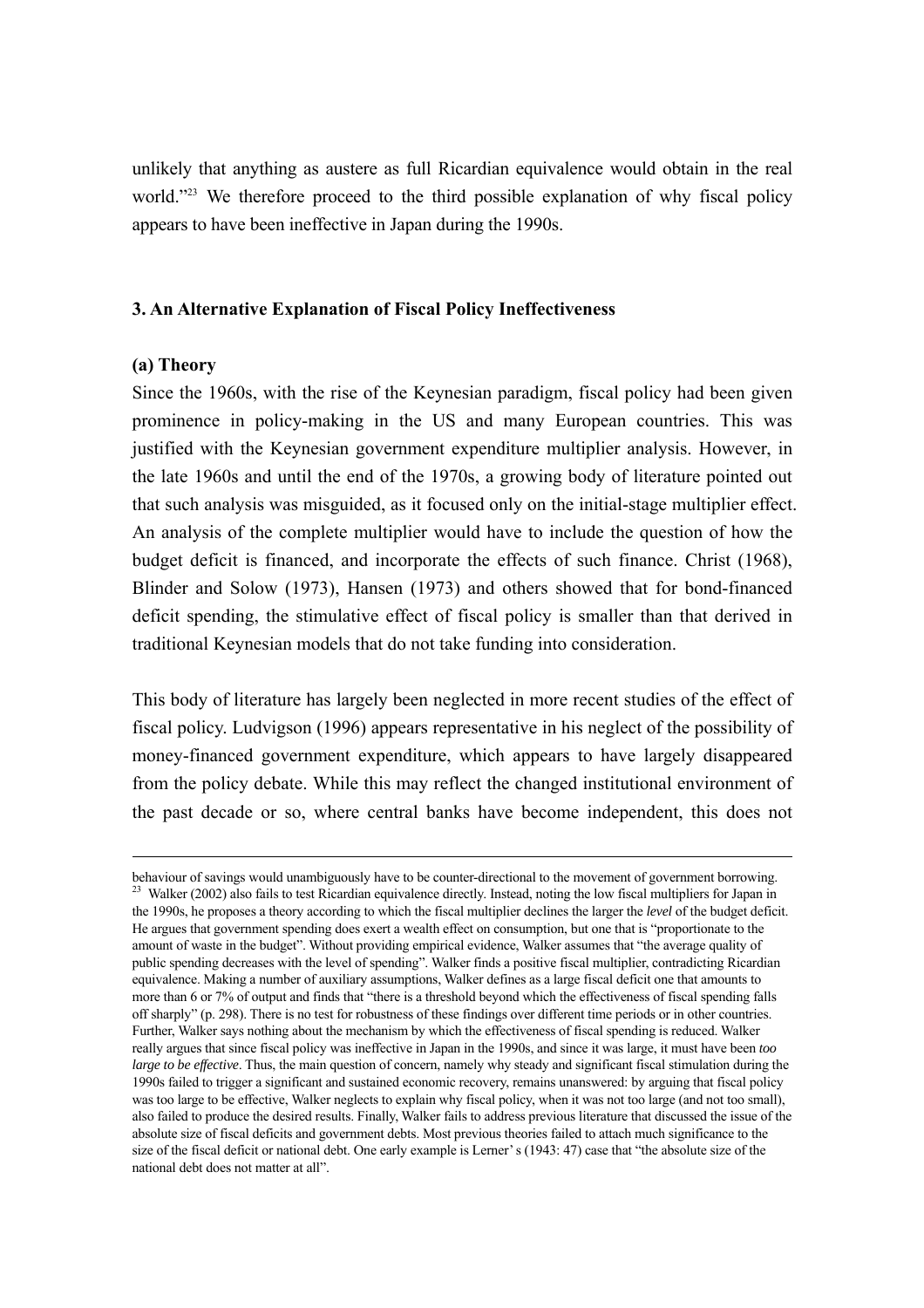eliminate the possibility of central bank cooperation with government policy or the need to analyse it. The neglect of the possibility of money-financed fiscal expenditure is all the more surprising as the literature had always agreed unanimously that fiscal policy, if funded this way, will be effective:

"There is no controversy over government spending financed by printing money. Both sides agree that it will be expansionary; but one group likes to call it fiscal policy, while the other prefers to call it monetary policy. Nothing much hinges on this distinction." Blinder and Solow (1973: 323).

Blinder and Solow (1973) also point out that the degree of effectiveness of debt-funded fiscal policy is an empirical matter. The empirical record in Japan's case appears to be that such fiscal policy is not effective. We have seen that standard theories of fiscal policy ineffectiveness have not been able to explain the facts observed in Japan during the 1990s. There is no support for the Ricardian equivalence hypothesis, which does not require a rise in interest rates and argues that consumers spontaneously reduce their spending and increase savings to match any increase in government expenditure. There is also no support for the classical, neo-classical, IS-LM synthesis and monetarist models which argue for crowding out of private demand due to debt-funded fiscal expenditure via a rise in interest rates: interest rates did not rise.

In order to adequately explain the Japanese experience since the early 1990s, a theory is therefore required which allows for crowding out of fiscal expenditure, without the need for interest rates to rise, but also without relying on the empirically implausible Ricardian equivalence argument (of perfectly foresighted savers replacing government expenditure with savings yen by yen). This suggests that an older strand of literature, which in accordance with Blinder and Solow (1973) could be called "pre-Keynesian", or alternatively "proto-monetarist", should be reconsidered, namely Irving Fisher's (1911) model, which does not rely on the monetary transmission through interest rates. Instead, it relies on direct quantity-based crowding out of private demand, due to increased claims on limited stocks of money by the government. Later monetarist models adopted the Keynesian argument of an interest-based investment function and thus came to rely on interest-based crowding out of private demand. However, some of Friedman's writings indicate that he continued to sympathize with Fisher's quantity-based crowding out: "I regard the description of our position as "money is all that matters for changes in *nominal* income and for *short-run* changes in real income"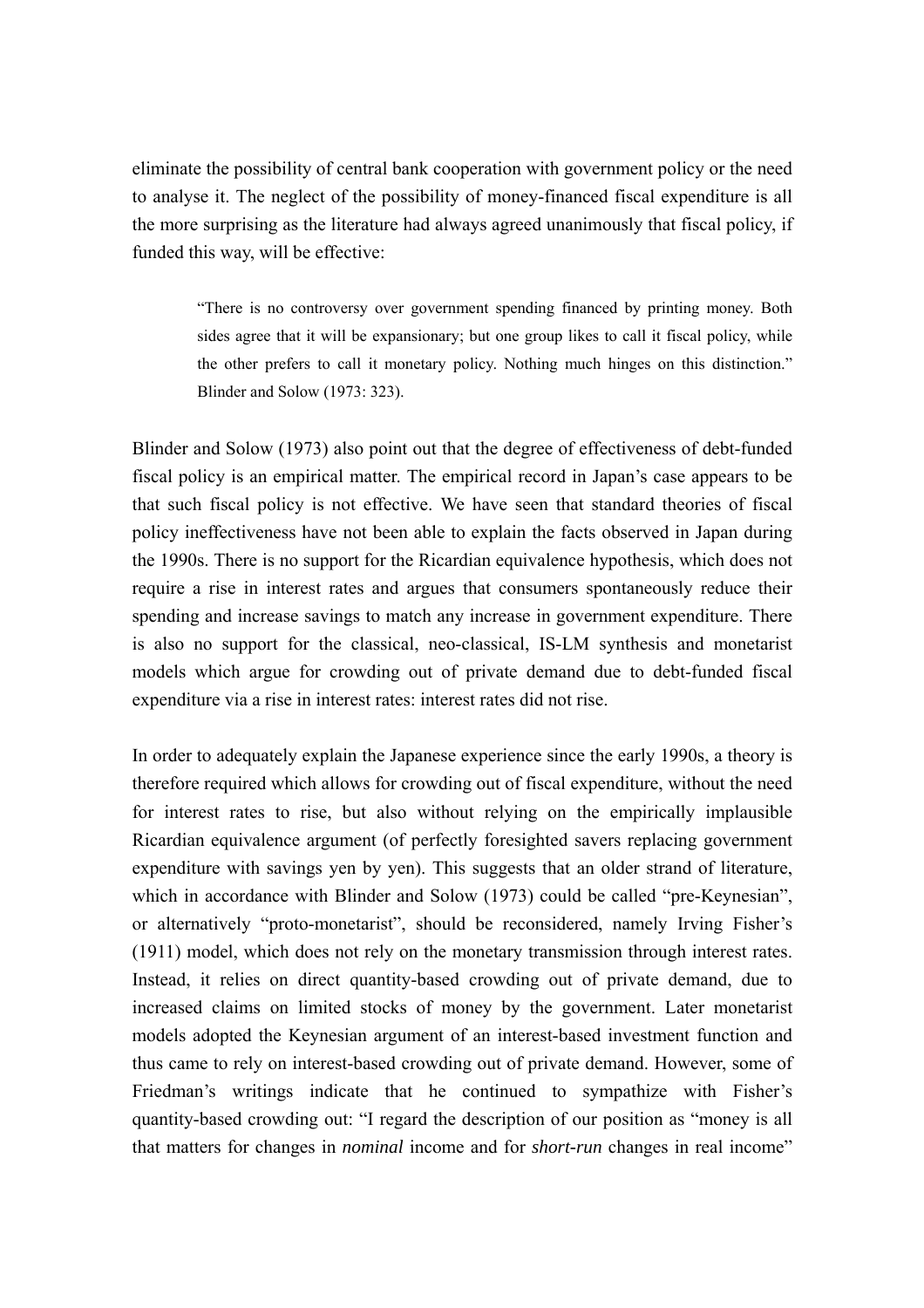as an exaggeration but one that gives the right flavor of our conclusions", he said as late as 1970 (Friedman, 1970: 217).

"On the transmission mechanism from money supply changes to income changes, Friedman supported Fisher's direct transmission mechanism – from money supply changes directly to expenditures changes – over the indirect one – from money supply to interest rates to investment – in Keynesian and IS-LM models", says Handa (2000: 365).<sup>24</sup>

This direct transmission of money to the economy, and consequent quantity-based crowding out of fiscal expenditure was also supported by the so-called 'St. Louis monetarists' (Handa, 2000: 370). They argue that government spending financed by bonds must be ineffective, because the money supply is left unaltered. Empirical evidence in support of this contention have been provided by Andersen and Jordan (1968), Andersen and Carlson (1970) and Keran (1969, 1970). This view was indeed "commonplace" before Keynes (see the introductory quote).

But even Keynes was aware of the importance of the way government expenditure is funded. Before Keynes developed the liquidity preference theory, he was more concerned with Fisher-type quantity equations (see Keynes, 1930). In 1929, he argued that stimulatory fiscal expenditure should be funded by monetary expansion (Klein, 1968). Crucially, Keynes emphasized (in 1929) that the central bank could negate the effect of stimulatory fiscal policy and therefore "ensure that the expenditure financed by the Treasury *was* at the expense of other business enterprise" (Keynes, 1932:126). A simple model emulating the 'pre-Keynesian' or 'proto-monetarist' conception of the role of fiscal policy is presented below.

Following the income version of Fisher's quantity equation, this 'common view' held that nominal GDP (PY) is endogenous to the money supply (with velocity V being constant) and can be written as in equation (1), where we have followed the convention to place the endogenous variable on the left-hand side:

$$
(1) \t\t\t PY = MV
$$

 $\overline{a}$ 

<sup>&</sup>lt;sup>24</sup> As a result, "Friedman stands out in arguing that fiscal policy does not have strong effects on the economy..." (Dornbusch and Fischer, 1987: 671). "Fisher comes close to asserting that *only* changes in the quantity of money affect the price level; Friedman is more clear in arguing that other factors can affect the price level, but that these other factors are of secondary importance" (Dornbusch and Fischer, 1987:241).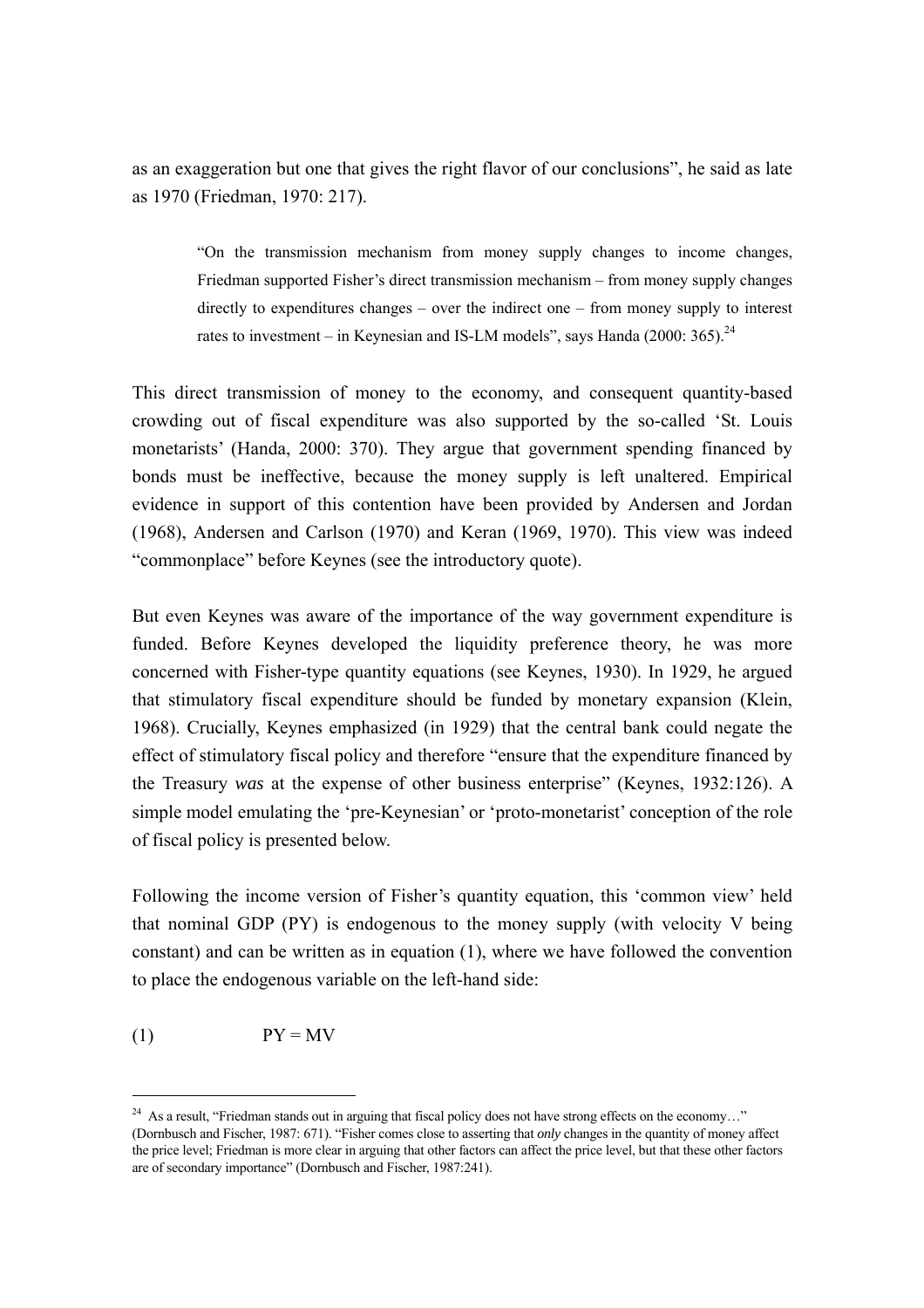Considering changes (so that the constant velocity drops out), we can rewrite this to state that nominal GDP growth is equal to money supply growth (or proportional in weaker versions):

$$
\Delta(PY) = \Delta M
$$

It follows that any exogenous increase in a component of nominal GDP (such as in G) cannot affect total nominal GDP, if the money supply remains unaltered: with  $\Delta M = 0$ , and breaking down nominal GDP (PY) into nominal consumption c, nominal government expenditure g, nominal investment i and nominal net exports nx, we obtain:

$$
\Delta M = 0
$$

(4) 
$$
\Delta(PY) = \Delta c + \Delta i + \Delta g + \Delta nx
$$

(5) 
$$
\Delta g = -(\Delta c + \Delta i + \Delta n x)
$$

Equation (5) indicates that, following Say's Law, each dollar of additional government spending must crowd out exactly one dollar of private spending. The change in government expenditure ∆g is countered by a change in private sector expenditure of equal size and opposite sign. Thus the level of aggregate income will be unchanged and the multiplier for bond-financed government spending is zero. Notice that this conclusion is not dependent on the classical assumption of full employment. Instead of the employment constraint, the economy can be held back by a lack of money. Fiscal policy can thus crowd out private demand even in the context of less than full employment. Furthermore, the original formulation of Fisher, favoured also by Friedman, does not include interest rates and thus does not require crowding out via higher interest rates. Instead, the direct quantity effect of the government using up money that will not be available for spending by the private sector is sufficient. Equation (5) shows that without an increase in the money supply, a rise in government expenditure must result in an equal reduction in private demand, leaving nominal GDP unaltered and fiscal policy completely ineffective. As Milton Friedman put it:

"The quantity theory implies that the effect of government deficits or surpluses depends critically on how they are financed. If a deficit is financed by borrowing from the public without an increase in the quantity of money, the direct expansionary effect of the excess of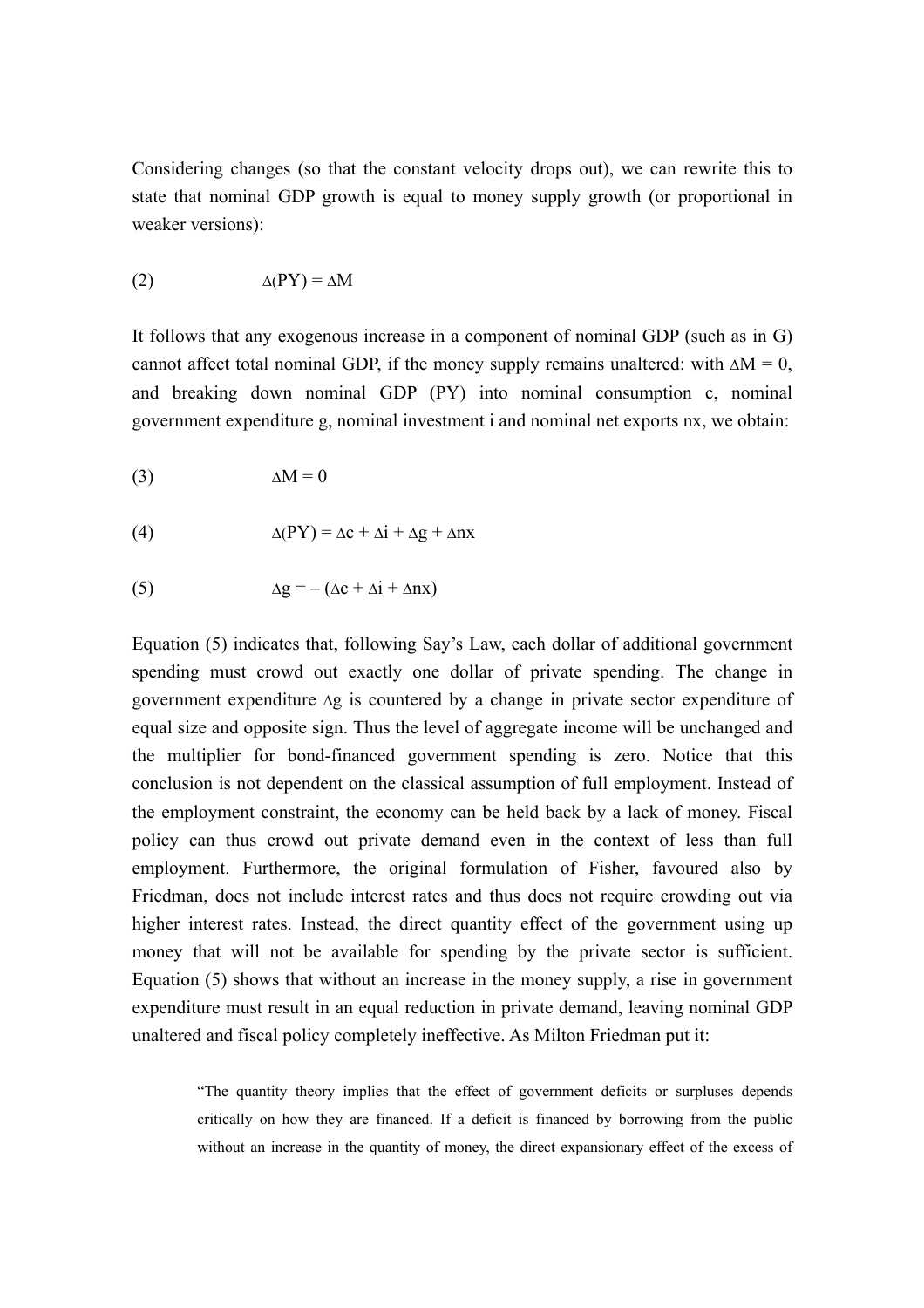government spending over receipts will be offset to some extent, and possibly to a very great extent, by the indirect contractionary effect of the transfer of funds to the government through borrowing. … If a deficit is financed by printing money, there will be no offset, and the enlarged stock of money will continue to exert an effect after the deficit is terminated. What matters most is the behavior of the stock of money, and government deficits are expansionary primarily if they serve as the means of increasing the stock of money; other means of increasing the stock of money will have closely similar effects."25

However, this explanation suffers from a significant empirical obstacle: it is well-documented that macroeconomic models based on the quantity equation and predicated on the assumption of constant velocity have suffered from "recurring bouts of instability" (Goldfeld and Sichel, 1990: 349): Significant declines in velocity (and hence a "breakdown" in the money demand function) have been observed in a large number of countries since the 1980s, including the UK, the US, Scandinavian countries, and Japan. The previously stable relationship between M and PY "increasingly came apart at the seams during the course of the 1980s" (Goodhart, 1989). As a result, the usefulness of the quantity equation has declined significantly. "Once viewed as a pillar of macro-economic models, it is now widely regarded as one of the weakest stones in the foundation" (Boughton, 1991). The instability of velocity and hence the lack of a stable relationship between monetary aggregates (such as M0, M1, M2 or M3) and nominal GDP has also been recognized in the case of Japan (see, for instance, Ishida (1984), Bank of Japan, 1988, Miyao, 1996, Yamada, 2000, and Kimura, 2001).

A suggestion has been made to solve the puzzle of the apparent velocity decline. It has been pointed out that originally Fisher (1911) referred to a transactions equation, which states that the amount of money changing hands to pay for transactions during a given time period must equal the nominal value of these transactions. Considering growth, this can be written as follows:

$$
(6) \qquad \Delta(PQ) = \Delta M
$$

 $\overline{a}$ 

where M stands for money actually used for transactions and PQ stands for the value of these transactions. Now considering only those transactions constituting GDP (denoted as  $P_RY$ ), we can write:

<sup>&</sup>lt;sup>25</sup> Milton Friedman, in his entry under Money: Quantity Theory in the Encyclopaedia Britannica, p. 476.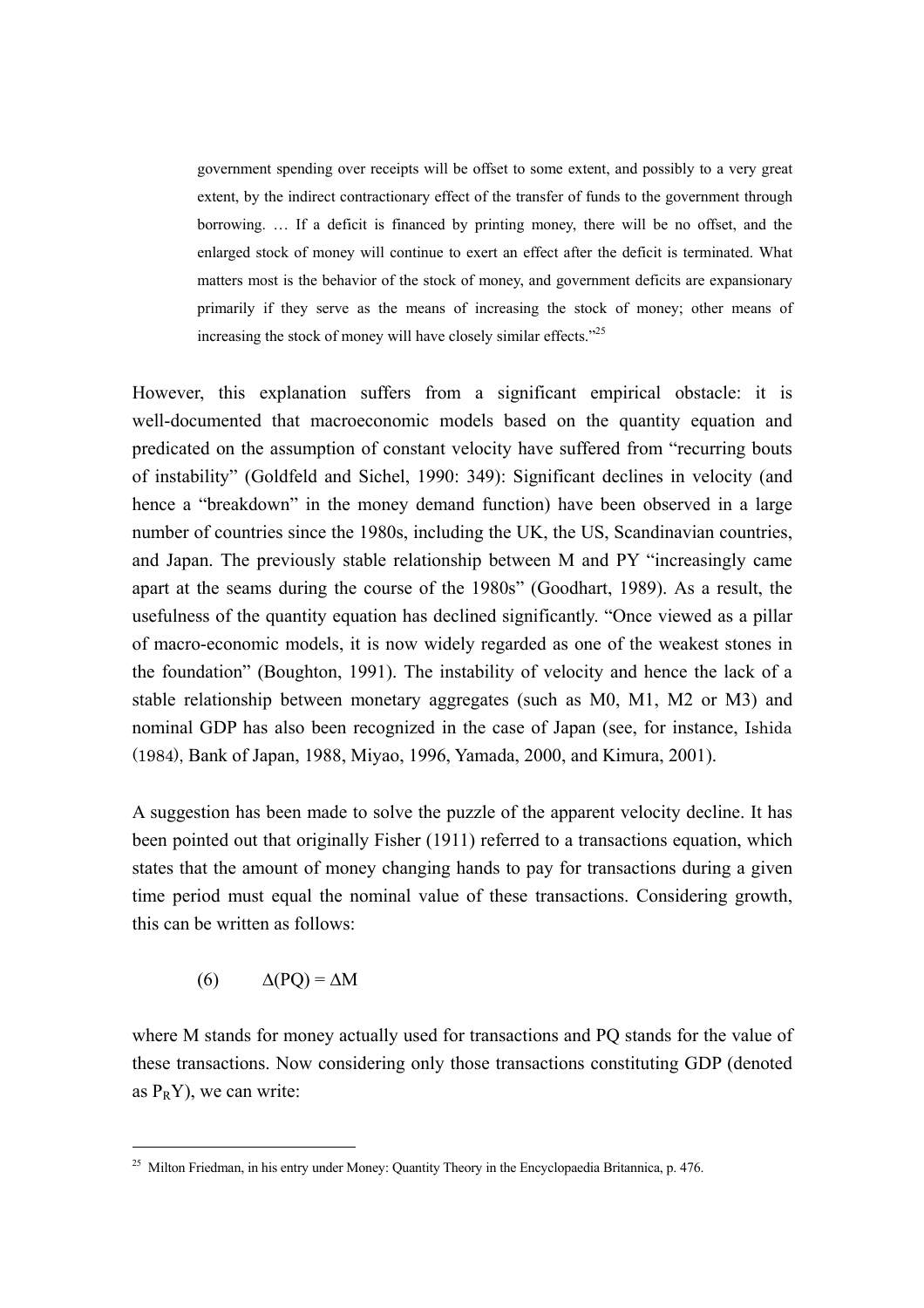$$
(7) \qquad \Delta(P_R Y) = \Delta M_R
$$

where  $M_R$  stands for the money used for transactions that are part of GDP.<sup>26</sup> Thus the value of GDP transactions can only increase, if there is an equal increase in the money used for them. When attempting to employ actual statistics to represent this equation of exchange, we have no difficulty in using nominal GDP, as calculated by the national income accounts, for  $P_RY$ . However, we find that traditional measures of the 'money supply' (such as M1, M2, etc.) do not measure money actually used for transactions, but instead subsets of the stock of savings. Furthermore, in financial systems as they evolved subsequent to the paper money system of the Sung Dynasty in tenth century China, the majority of new money has come about through credit creation of the banking system (and, when relevant, the central bank). The emphasis on credit counterparts, as opposed to deposit aggregates, is in line with the expanding literature on the 'credit view' or 'bank lending school', which argues that credit should not be neglected in macroeconomic analysis, as it may be at least a supplementary transmission mechanism for monetary policy, if not more.<sup>27</sup> Since bank credit extension creates the deposits that are usually considered in so-called money supply measures, it is also valid to utilize the credit counterparts in the quantity equation. This addresses weaknesses of the previous formulation: Using credit to represent money M in the equation of exchange (6) and (7) allows us to measure the purchasing power actually used for transactions at any moment in time, as well as to disaggregate it into credit used for GDP transactions  $(M_R)$  and that used for non-GDP transactions (such as real-estate and other speculative transactions).

Using credit creation to measure M, equation (6) indicates that economic growth is only possible, if credit is created either via the banking system or the central bank, and used for transactions that are part of GDP. Interest rates are not part of the model. This feature of Fisher's (1911) model can today be explained with further reference to the 'credit view' literature: Relaxing the assumption of perfect information, it has been shown that the credit market cannot be expected to clear. Markets that do not clear are rationed and hence determined by quantities (following the 'short-side principle':

 $\overline{a}$ 

 $26$  Following Werner (1997, 2002a).

<sup>&</sup>lt;sup>27</sup> See, for instance, Bernanke and Blinder (1988), Bernanke (1993), Gertler and Gilchrist (1993), Bernanke and Gertler (1995), Kashyap and Stein (1997). It is noteworthy that most of this literature does however not explicitly address the ability of banks to create credit, and thus considers banks largely as financial intermediaries with the function to transfer funds from A to B, comparable to the capital markets. This is not how banks are considered in this paper, as their ability to create credit, through the well-known credit creation process, should be taken into consideration.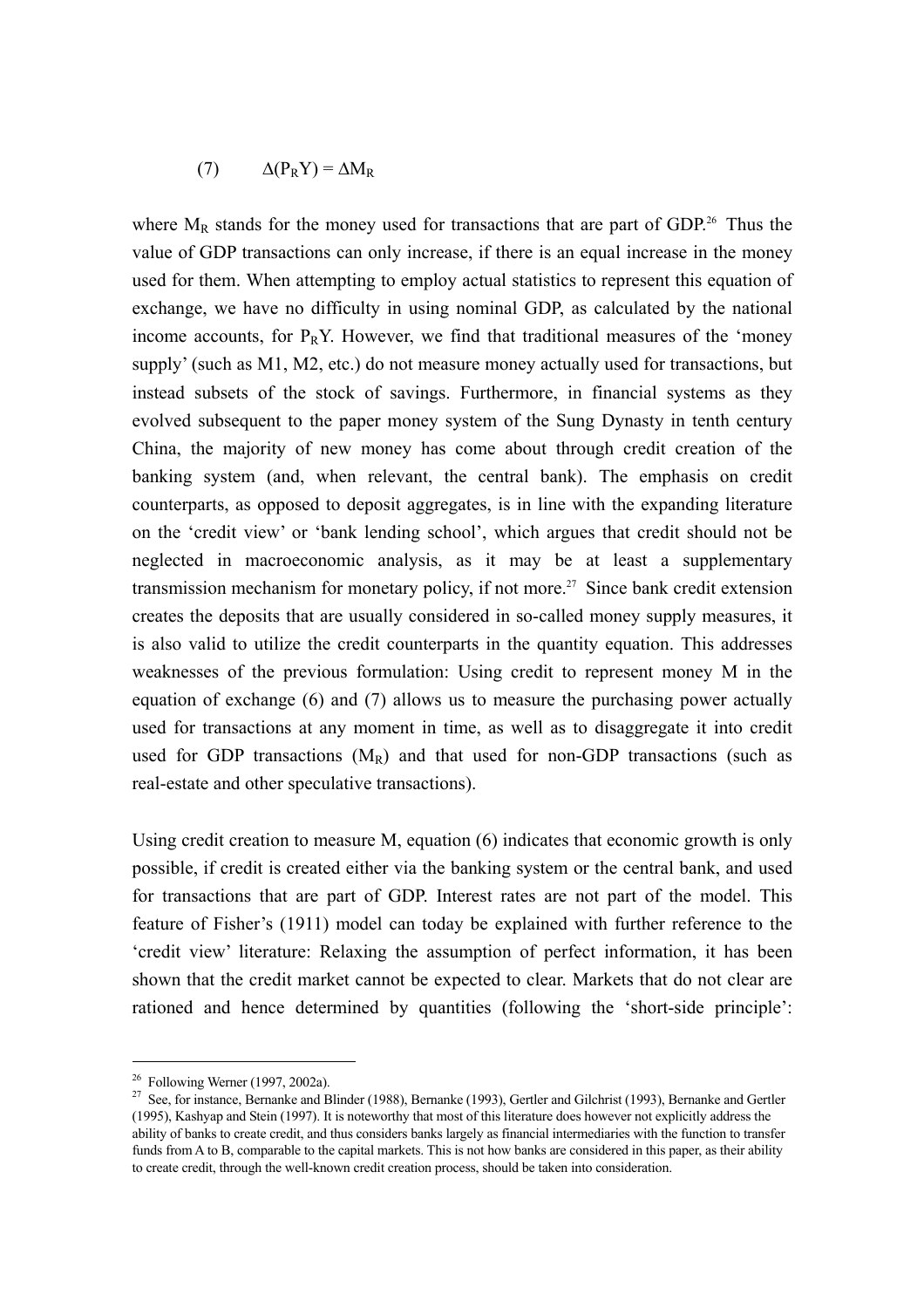whichever of supply or demand is smaller will determine the market outcome). Since there is always demand for money, the credit market is likely to be determined by its supply (see, for instance, Stiglitz and Weiss, 1981).

This allows a monetarist-creditist synthesis, which describes economic growth as a function of the supply of bank and central bank credit. According to equation (6), the high growth of the 1980s in Japan would be explained as resulting from high credit growth. Since credit was also used for non-GDP transactions (especially speculative loans to the real estate sector), and much of these loans turned into bad debts in the early 1990s, banks increasingly became risk-averse. This restricted the supply of credit, also to borrowers that use the purchasing power for GDP-based transactions (consumption, investment). As a result, economic growth declined. The credit shrinkage also resulted in shrinkage of nominal GDP. While credit creation remains weak, equation (6) tells us that GDP growth cannot recover significantly.

In this situation neither lowering interest rates is useful (as it does not increase the supply of credit from risk-averse banks), nor increasing fiscal stimulation (as pure fiscal policy does not create credit): The findings of the proto-monetarist model apply in this testable modification. Thus, without an increase in  $M_R$ , there cannot be an increase in nominal GDP:

- (8)  $\Delta M_R = 0$
- (9)  $\Delta(P_RY) = \Delta c + \Delta i + \Delta g + \Delta nx$
- (10)  $\Delta g = -(\Delta c + \Delta i + \Delta n x)$

In this framework, just as proposed by the early quantity theory literature, fiscal policy cannot affect nominal GDP growth, if it is not linked to the monetary side of the economy: an increase in credit creation is necessary (and sufficient) for nominal growth.

To test the above framework empirically in the case of Japan in the 1990s, we first note that in practice credit creation used for GDP transactions cannot be expected to have been precisely zero during the 1990s. There were periods of significant credit growth (such as in 1996), but also of credit contraction. Thus the more general formulation of the model, with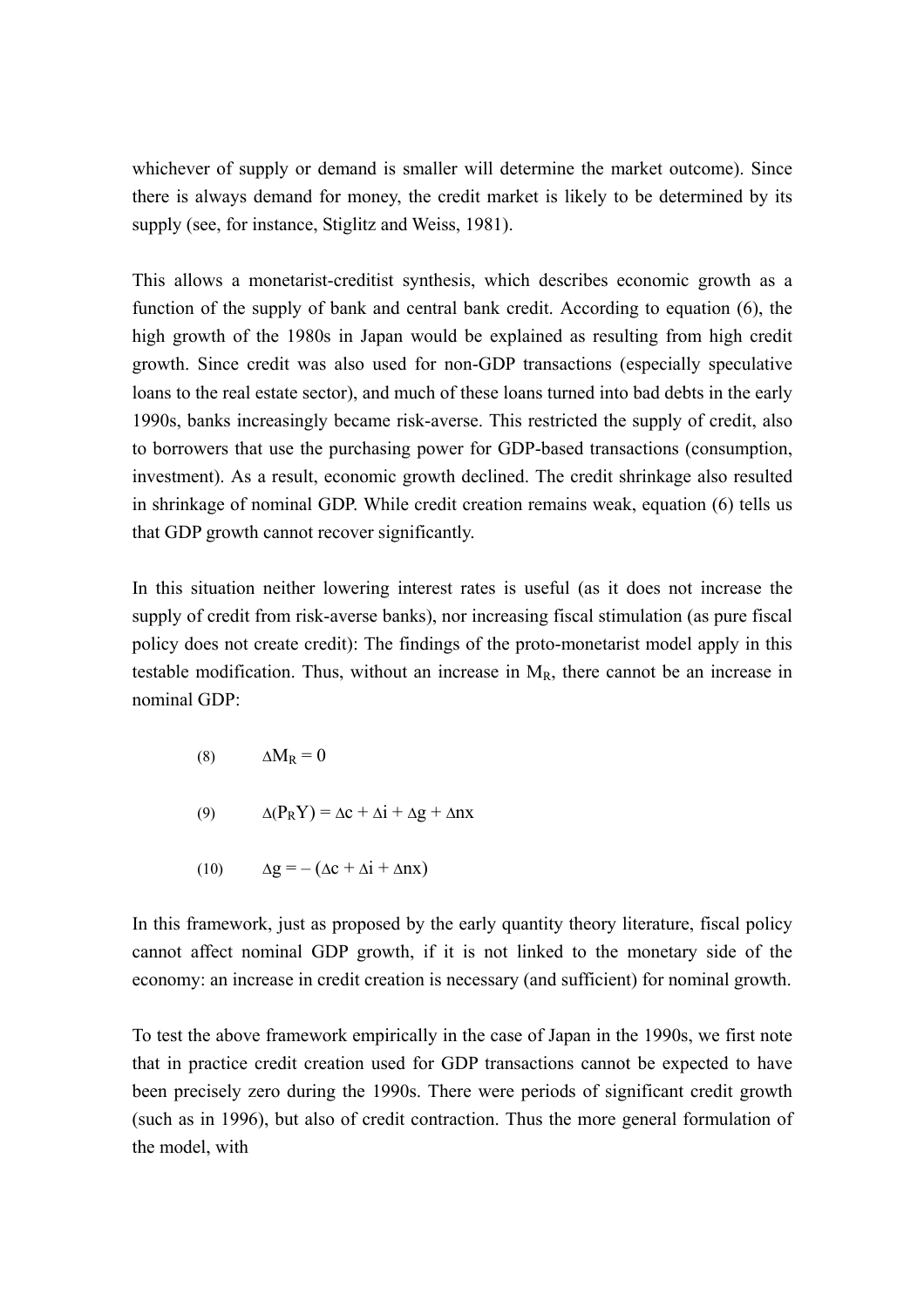$$
(11) \qquad \Delta M_R > 0
$$

is required. Substituting (9) and (10) into equation (7), we obtain the testable proposition:

$$
(12) \qquad \Delta(c+i+nx) = \Delta M_R - \Delta g
$$

whereby the coefficient for  $\Delta g$  is expected to be approximately –1. In other words, given the amount of credit creation produced by the banking system and the central bank, an autonomous increase in government expenditure g must result in an equal reduction in private demand. As the government issues bonds to fund increased fiscal stimulation, private sector investors (such as life insurance companies) that purchase the bonds must withdraw purchasing power elsewhere from the economy. The same applies (more visibly) to tax-financed government spending. With unchanged credit creation, every yen in additional government spending reduces private sector activity by one yen.

We observe a different kind of crowding out than postulated by Keynesian or Ricardian models: Unlike the Keynesian interest rate-based crowding out, and like Ricardian equivalence, it is quantity-based and does not require any particular movement in interest rates. It therefore fits the observation of the 1990s that interest rates did not rise. Unlike Ricardian equivalence, it does not depend on restrictive assumptions about unobservable expectations and their formation. Moreover, it does not operate via a change in household savings. Instead, crowding out occurs due to the lack of new purchasing power supplied by the financial system (credit creation).

The policy advice of this model is clear – and uncontroversial. As Blinder and Solow (1973:323) pointed out, there "is no controversy over government spending financed by printing money. Both sides agree that it will be expansionary". In the terms of our modified pre-Keynesian model: The Japanese authorities need to increase credit creation, in order to stimulate growth. This can be done via fiscal policy that is funded by credit creation or other measures, as will be discussed below.

**(b) Empirical Evaluation** 

*A model of nominal GDP growth*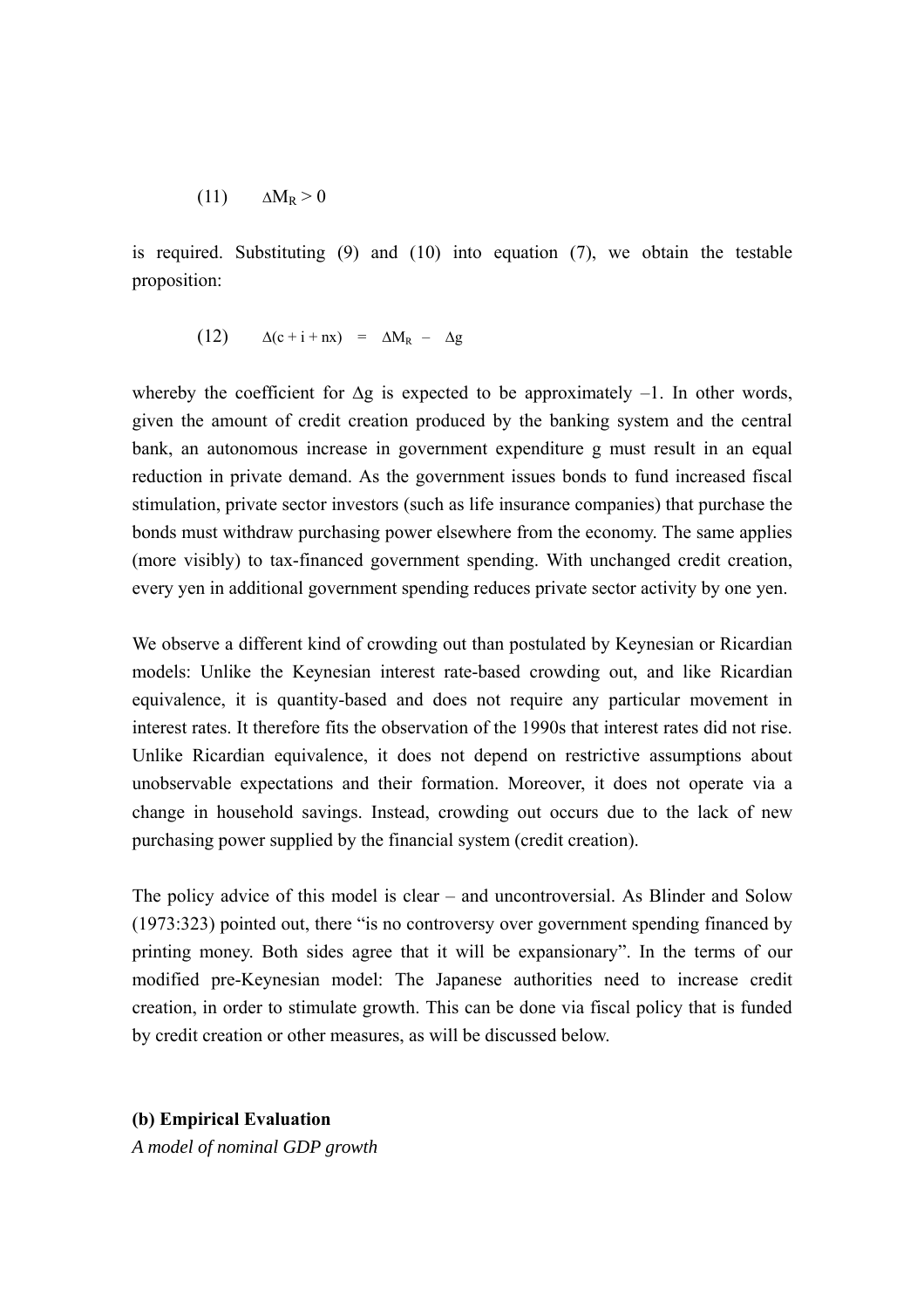We proceed to test the above explanation of fiscal policy ineffectiveness. Our empirical evaluation must begin with a general model of nominal GDP growth that also includes the variables suggested by alternative approaches, including the money supply and interest rates. This general model is then sequentially reduced to the parsimonious form, which parsimoniously encompasses the alternative models (see Hendry and Mizon, 1978; Hendry, 2000). We formulate a general ADL model of nominal GDP, based on quarterly statistics:

(13) 
$$
\Delta GDP_{t} = \alpha_{j} + \Sigma \beta_{j} \Delta GDP_{t-j-1} + \Sigma \gamma_{j} \Delta M_{Rt-j} + \Sigma \delta_{j} \Delta WPI_{t-j} + \Sigma \phi_{j} \Delta MS_{t-j} + \Sigma \omega_{j} \Delta HPM_{t-j} + \Sigma \rho_{j} \Delta Short_{t-j} + \Sigma \tau_{j} \Delta Long_{t-j} + \Sigma \phi_{j} \Delta ODR_{t-j} + \epsilon_{t}
$$

All variables are in year-on-year percentage differences, with

 $GDP =$  nominal  $GDP$  $M_R$  = Credit used for GDP transactions  $WPI = Wholesale Price Index$  $MS =$ Money Supply,  $M2+CD$  $HPM = High Powered Money$  $Short = Call Rate$  $Long = 10$  year JGB yield ODR = Official Discount Rate

Using the PC-Give software, we sequentially drop the insignificant variables, while testing for the validity of these restrictions. The final parsimonious model resulting from this process is (t statistics in parentheses):

(14) 
$$
\Delta GDP_t = 0.004_j + 0.327 \Delta GDP_{t-1} + 0.222 \Delta GDP_{t-3} + 0.407 \Delta M_{Rt} + \varepsilon_t
$$
  
(1.71) (2.53) (2.10) (4.08)

The results are reported in Table 4.

#### **Table 4. Estimation Results of GDP Model**

The estimation sample is: 1990 (1) to 2000 (4); Dependent variable: ∆nGDP

|--|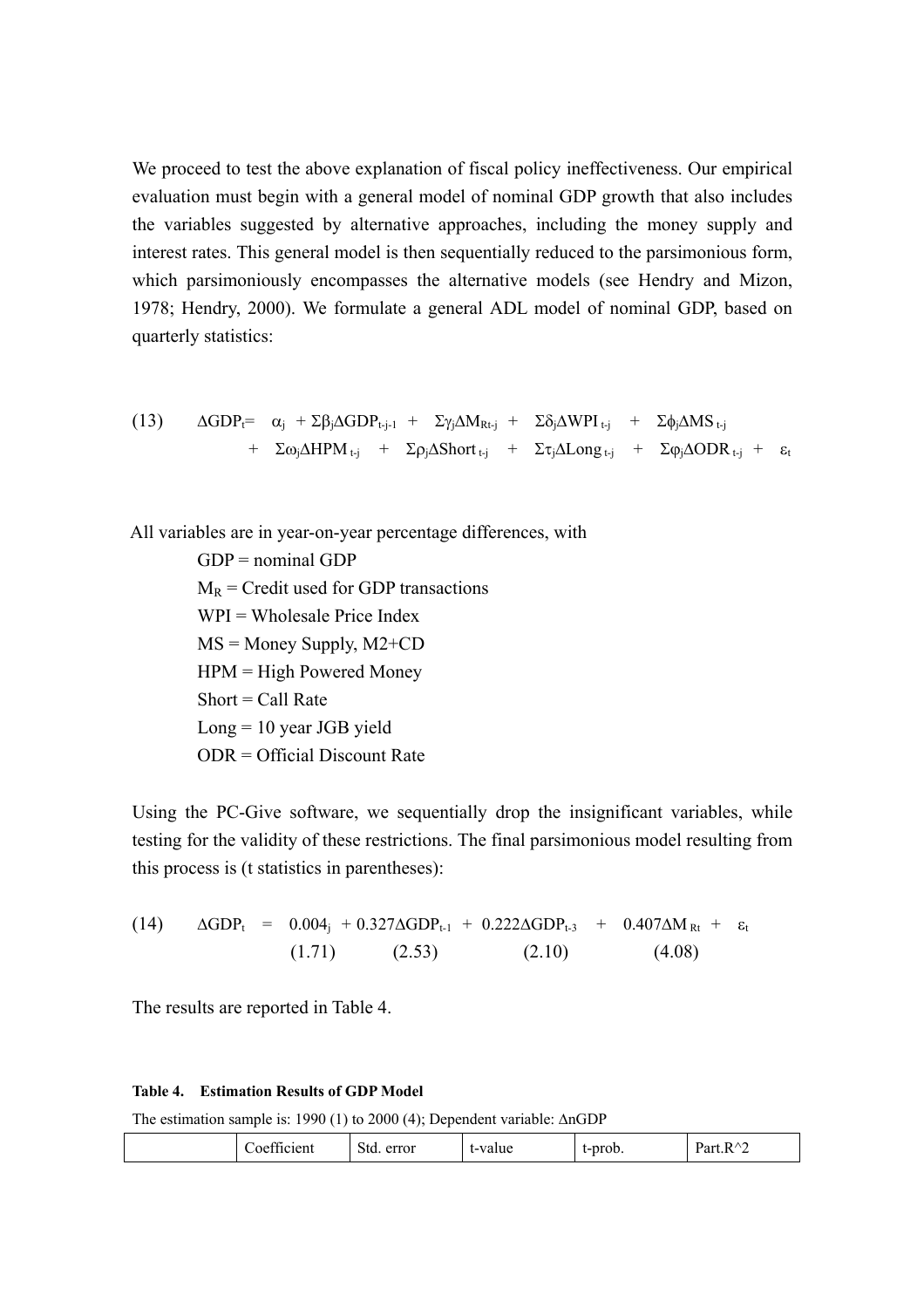| Constant               | 0.00381350        | 0.002228          | 1.71               | 0.095           | 0.0683                   |
|------------------------|-------------------|-------------------|--------------------|-----------------|--------------------------|
| $\triangle nGDP$ 1     | 0.326688          | 0.1293            | 2.53               | 0.016           | 0.1376                   |
| $\triangle nGDP$ 3     | 0.222120          | 0.1059            | 2.10               | 0.042           | 0.0991                   |
| $\Delta M_R$           | 0.406689          | 0.09980           | 4.08               | 0.000           | 0.2934                   |
|                        |                   |                   |                    |                 |                          |
| Sigma                  | 0.00995221        | <b>RSS</b>        | 0.00396186124      |                 |                          |
| $R^{\wedge}2$          | 0.88463           | F(3,40)<br>$=$    |                    | 102.2 [0.000]** |                          |
| log-likelihood         | 142.502           | DW                | 1.87               |                 |                          |
| no. of obsy.           | 44                | no. of parameters | $\overline{4}$     |                 |                          |
| $mean(\triangle nGDP)$ | 0.0211887         | var(nGDPYoY)      | 0.000780463        |                 |                          |
|                        |                   |                   |                    |                 |                          |
| $AR$ 1-3 test:         | F(3,37)<br>$=$    | 0.45124 [0.7179]  | hetero test:       | F(6,33)         | 0.20716 [0.9721]<br>$=$  |
| ARCH 1-3 test:         | F(3,34)<br>$=$    | 0.93630 [0.4338]  | hetero-X test:     | F(9,30)         | 0.55406 [0.8229]<br>$=$  |
| Normality test:        | $Chi^2(2)$<br>$=$ | 0.13829 [0.9332]  | <b>RESET</b> test: | F(1,39)         | 0.000462 [0.9830]<br>$=$ |

The usual statistical diagnostics show that there are no significant problems with the formulation. Furthermore, cointegration tests confirmed that a spurious correlation could be ruled out. The credit model encompasses alternative theories. In Figure 1 we show the raw data for nominal GDP growth and the key explanatory variable, credit creation used for GDP transactions ( $\Delta C_R$ ). The close correlation of the raw (not fitted) data is visible by eye inspection. Granger causality tests found that credit Granger-causes nominal GDP growth, but not the other way.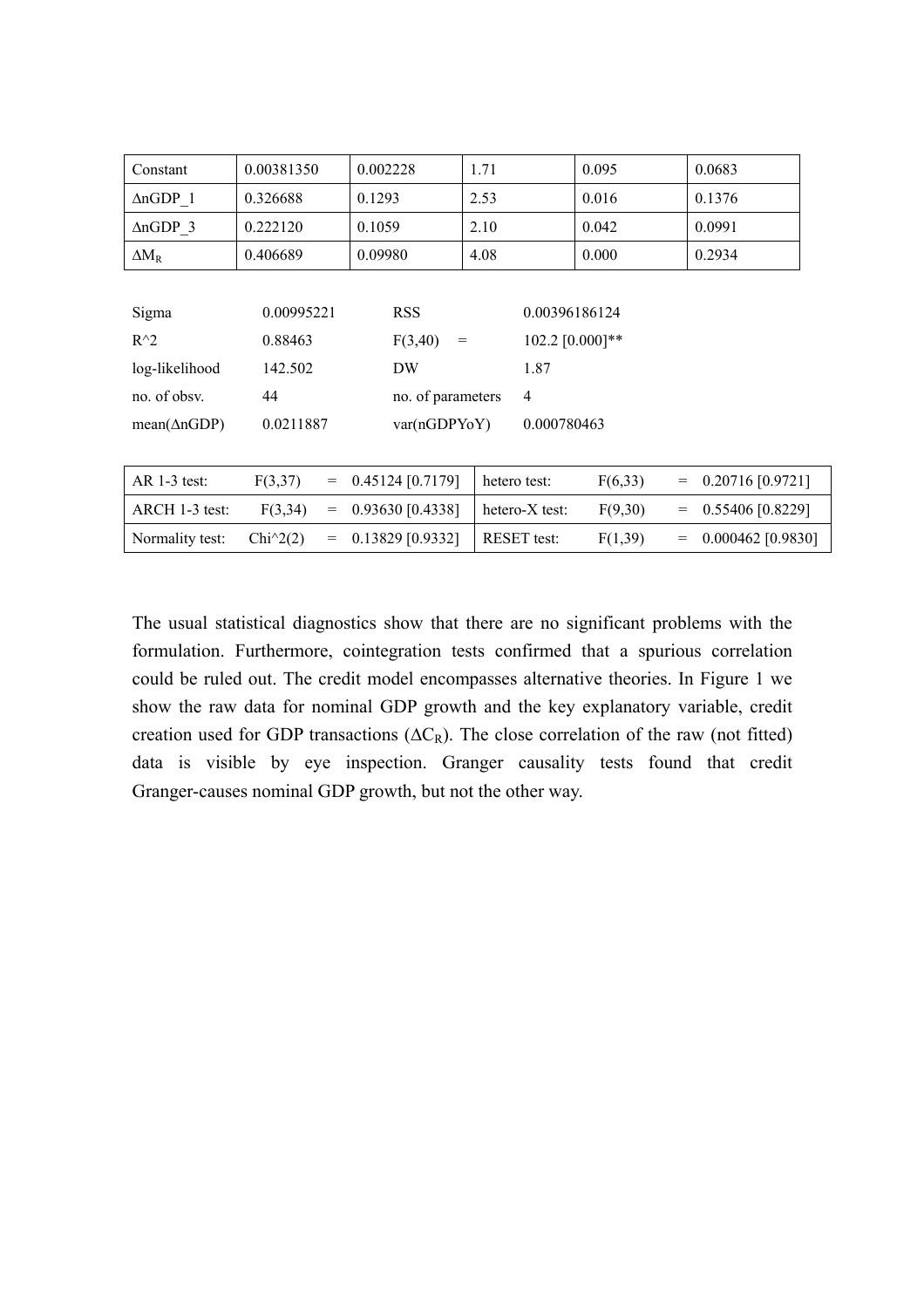

**Figure 1.** Credit creation used for GDP transactions (M<sub>R</sub>) and nominal GDP growth in Japan. Source: Cabinet Office, Government of Japan, and Bank of Japan

#### *Testing the fiscal policy ineffectiveness proposition*

We now proceed to test the fiscal policy ineffectiveness proposition of our model. Substituting the empirical formulation of nominal GDP, as shown in equation (14) into equation (9) and solving for non-government demand, we obtain:

$$
(15) \qquad \Delta(c_t+i_t+n x_t)=\beta_1+\beta_2\Delta GDP_{t-1}+\beta_3\Delta GDP_{t-1}+\beta_4\Delta M_{Rt}+\beta_5\Delta g_t+\epsilon_t
$$

If we have found suitable empirical proxies for our model, a regression would yield the following coefficient for government expenditure:

$$
(16) \qquad \beta_5 = -1
$$

We use year-on-year changes of all variables. Figure 2 shows changes in government spending and private demand. Eye inspection indicates that there is some form of negative correlation. The results of our regression are shown in Table 5.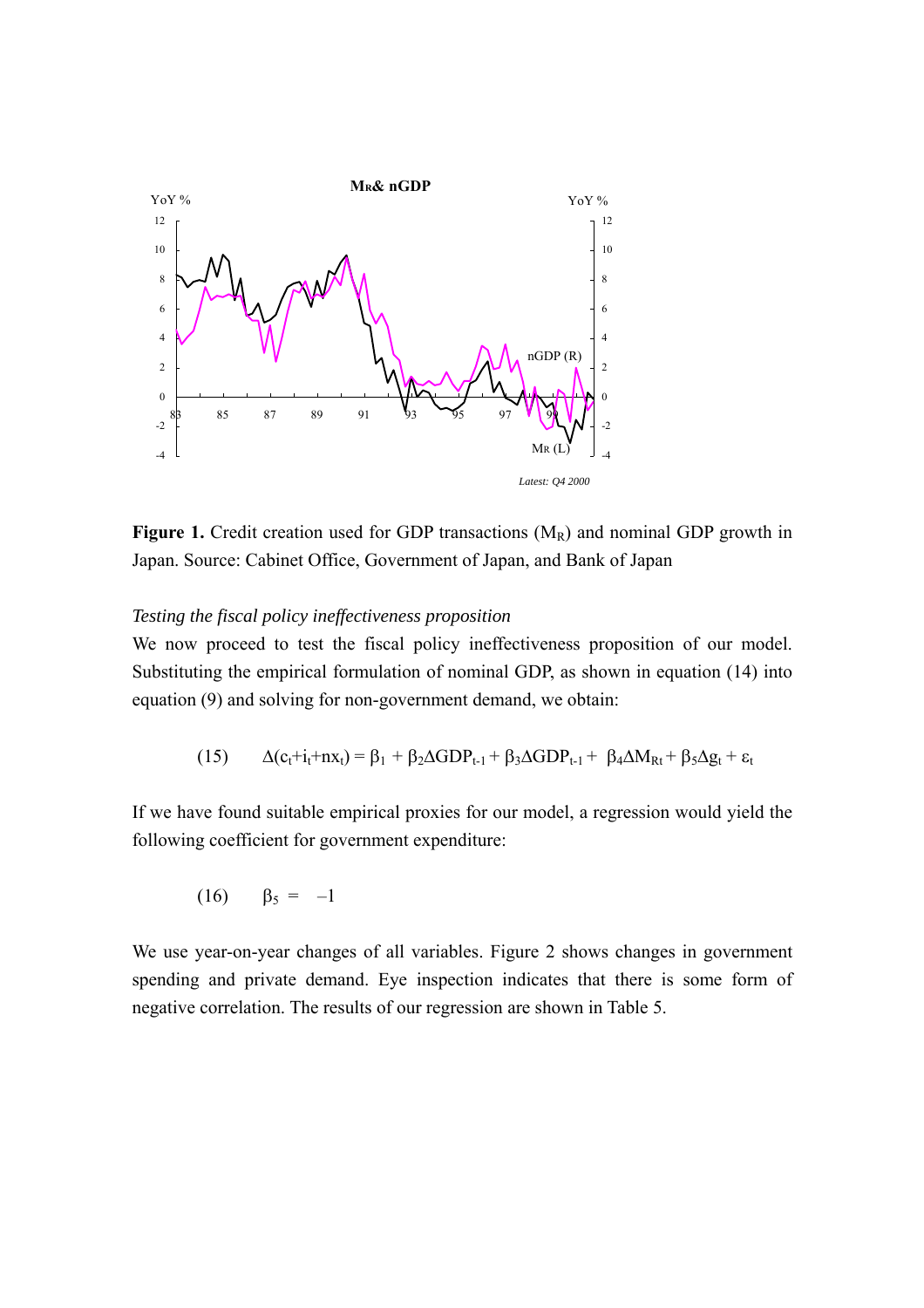

Figure 2. Nominal private demand and government expenditure, absolute growth rates. Source: Cabinet Office, Government of Japan

|                          | Coefficient | Std. error              | t-value |                 | t-prob. | Part. $R^2$ |
|--------------------------|-------------|-------------------------|---------|-----------------|---------|-------------|
| Constant                 | 430.797     | 323.8                   | 1.33    |                 | 0.191   | 0.0434      |
| $\triangle nGDP$ 1       | 0.369348    | 0.1275                  | 2.90    |                 | 0.006   | 0.1770      |
| $\triangle nGDP$ 3       | 0.203399    | 0.1110                  | 1.83    |                 | 0.075   | 0.0792      |
| $\Delta M_R$             | 0.0151281   | 0.004390                | 3.45    |                 | 0.001   | 0.2334      |
| $\Delta G$               | $-0.956970$ | 0.2057                  | $-4.65$ |                 | 0.000   | 0.3570      |
| Sigma                    | 1233.28     | <b>RSS</b>              |         | 59317732.9      |         |             |
| $R^2$                    | 0.823256    | F(3,40)                 | $\!=$   | 45.41 [0.000]** |         |             |
| log-likelihood           | $-372.946$  | DW                      |         | 1.77            |         |             |
| no. of obsv.             | 44          | no. of parameters       |         | 5               |         |             |
| mean ( $\Delta$ private) | 1406.38     | var ( $\Delta$ private) |         | 1406.38         |         |             |

**Table 5. Estimation Results of Private Demand Model** 

The estimation sample is: 1990 (1) to 2000 (4); Dependent variable: ∆private

Solved static long-run equation for ∆private:

|          | Coefficient | Std. error | t-value | t-prob. |
|----------|-------------|------------|---------|---------|
| Constant | 430.797     | 323.8      | 1.33    | 0.191   |
| AnGDP    | 0.572747    | 0.1048     | 5.46    | 0.000   |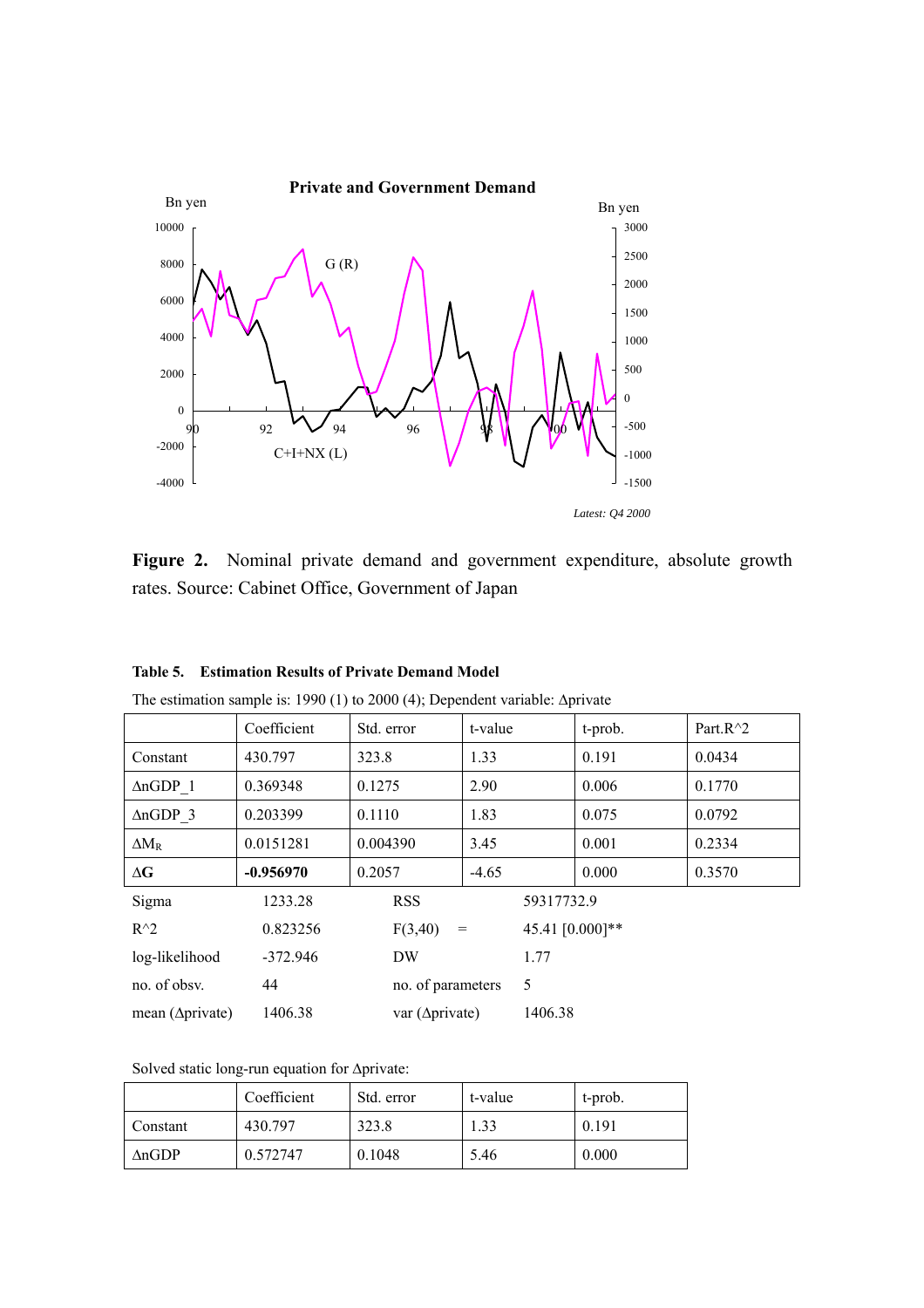| $\Delta M_R$ | 0.0151281   | 0.004390 | 3.45    | 0.001 |
|--------------|-------------|----------|---------|-------|
| ΔG           | $-0.956970$ | 0.2057   | $-4.65$ | 0.000 |

Long-run sigma  $= 1233.28$ 

ECM =  $\Delta$ private - 430.797 + 0.95697\* $\Delta$ G - 0.572747\* $\Delta$ nGDP - 0.0151281\* $\Delta M_R$ ;

WALD test: Chi $\text{^2}(3)$  = 179.476 [0.0000] \*\* AIC 14.3415 SC 14.5443 HQ 14.4167 FPE 1.69380e+006 When the log-likelihood constant is included: AIC 17.1794 SC 17.3821 HQ 17.2546 FPE 2.89293e+007 AR 1-3 test:  $F-form F(3,36) = 0.58896 [0.6262]$ ARCH 1-3 test:  $F(3,33) = 1.4770 [0.2387]$ Normality test:  $Chi^2(2) = 0.68778 [0.7090]$ hetero test:  $(8,30) = 1.5833 [0.1717]$ hetero-X test:  $F(14,24) = 1.7418 [0.1123]$ RESET test:  $F(1,38) = 0.056661 [0.8131]$ Skewness -0.17285 Excess Kurtosis -0.025167 Asymptotic test:  $Chi^2(2) = 0.22026 [0.8957]$ 

The coefficient for government expenditure  $(\beta_5)$  is -0.95697. Rounding to one digit, we obtain:

$$
\beta_5 = -1.0.
$$

## *Evaluation*

The test suggests that for every yen in government spending that is not monetised (i.e. not supported by credit creation), private demand must shrink by one yen. The empirical evidence supports the contention of the pre-Keynesian economists that an economic recovery requires monetary expansion, here defined as credit creation. The pre-Keynesian model, in modified form, appears to fit the Japanese experience of the 1990s, in preference to alternative explanations.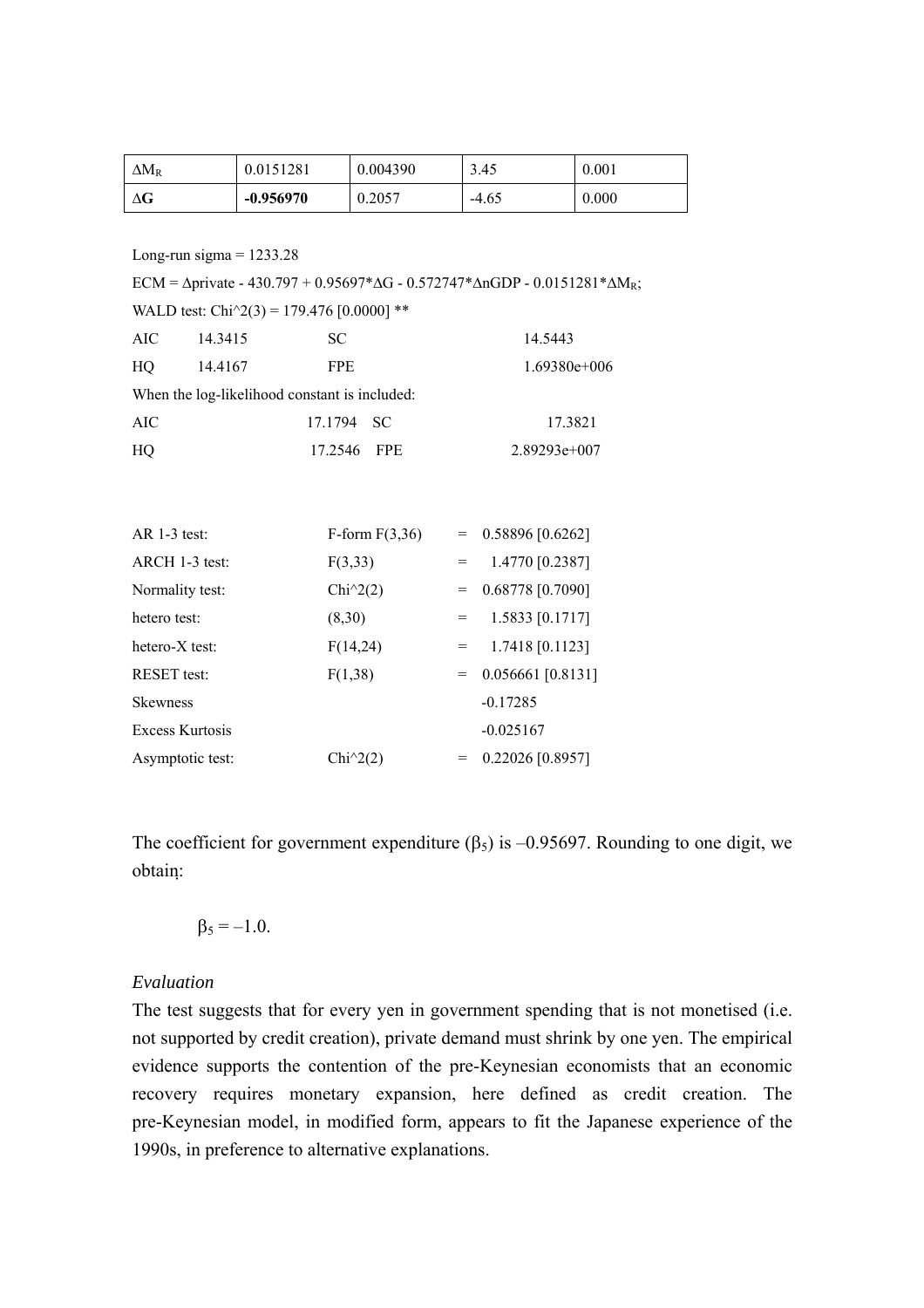#### *Possible objection*

There is a possible objection to this empirical finding: causality may run from private demand to government spending, not the other way round. In other words, while it is suggested here that increased government expenditure has crowded out private expenditure through laying claim on the limited amount of credit available, the government expenditure may have *responded* perfectly to declines or rises in private demand, *in order* to maintain stable growth. However, there are a number of serious problems with this argument: In this case, the government would have to have perfect knowledge of current gross domestic expenditure, and be able to react simultaneously, during the same quarter, by adjusting government expenditure. However, GDP statistics are only available long after the end of the current quarter. Furthermore, government expenditure is the result of a somewhat complex bureaucratic procedure, which involves budgets drawn up by the Ministry of Finance and the government, which are approved by the Diet. There is no empirical evidence that this process has been fast enough to accommodate potential current-quarter changes in spending needs. More often than not, politicians appear happy if they can respond within the same fiscal year to perceived changes in public spending needs. Thirdly, and perhaps most damaging to this alternative explanation, if the government expenditure did not in fact crowd out private demand, as suggested by our credit model, but instead the government counteracted changes in private demand perfectly, then this argument would imply that government expenditure was, after all, effective in changing total output and employment. If that was the case, then why did the government, apparently well-informed and infinitely quick in its short-term spending policies, not use its allegedly highly stimulatory fiscal policy to achieve the declared government policy goal of stimulating an economic recovery? Surely, if fiscal policy had the desired effects, as this argument suggest, and could counteract any change in private demand, then why did the government use it to create negative nominal GDP in 1998, 1999, 2001 and 2002? Why did the government implement a contraction of nominal GDP by over 1% in those years? Alternatively, if the argument accepts the credit constraint case presented by this model, then why did the government, if so well informed and fast-acting, not simply increase credit creation? It is clear that a large number of auxiliary assumptions – most of them highly implausible – are required to rescue this counter-argument. The fundamental logical principle of parsimony suggests that our proposed explanation should be considered preferable.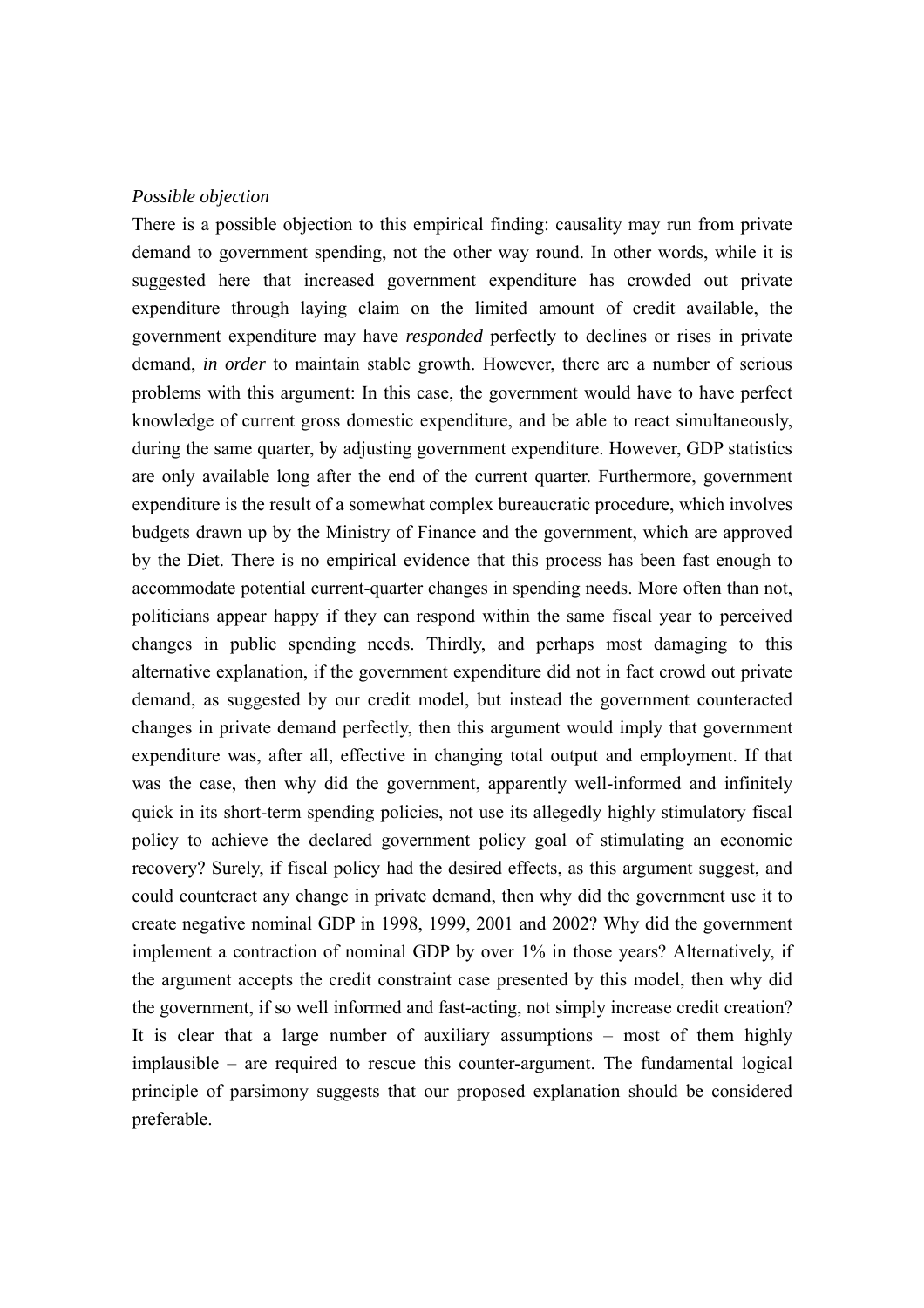### **(c) Policy Implications**

 $\overline{a}$ 

The finding suggests that fiscal policy has been ineffective during the 1990s, because it was not supported by monetary policy. The central bank could act to increase credit creation, and hence stimulate the economy, by raising its net open market purchase operations. For instance, the Bank of Japan could have sufficiently increased its bond purchases.28 Policies to stimulate bank credit creation could also have been adopted. Here, the central bank could have been more helpful, for instance by utilizing its unique status to solve the bad debt problem at zero cost to the tax payer or society (by purchasing the bad debts at face value from all banks). Given these findings, it appears central bank policy has not been as helpful as it could have been. The lack of incentives to coordinate monetary policy with the government's fiscal policy may be one of the disadvantages of central bank independence.<sup>29</sup>

Werner (1998, 1999, 2000) has suggested a policy for governments to monetise fiscal policy even without cooperation from the central bank. The method renders fiscal policy effective. So far, the majority of the borrowing requirement was covered through bond issuance. Without the cooperation of the central bank, money-financed fiscal policy is not an option. However, credit-financed fiscal policy is possible: the Ministry of Finance could cover the public sector borrowing requirement by borrowing from the private sector commercial banks. This would increase credit creation and stimulate the economy.

There are objections to this proposal. Hawtrey, before the Macmillan Committee of 1930, "considered the 'radical' idea of government spending out of new bank credit, but predicted that the result of such a policy would be inflationary, and a threat to the gold standard, thus forcing up the bank rate of interest and causing credit contraction. [It]… would mean the end of cheap money for free enterprise."<sup>30</sup> However, Hawtrey's objection is predicated on the assumptions that (a) the market for credit is in equilibrium,

<sup>&</sup>lt;sup>28</sup> Werner (1995, 1996). Hayashi (1998) argues that the central bank is essentially an agency that certain functions have been delegated to by the government. In this case it does not make sense for the government to issue bonds and pay interest for its borrowing, if it could instead ask the central bank to print money and pay for fiscal policy through costless, interest free money creation. Hence the government could "exchange interest-bearing government bonds with interest free reserves through the central bank's purchase of government bonds", as paraphrased by Okina (1999, p. 172).<br><sup>29</sup> Independence is not necessarily an obstacle, since a central bank can voluntarily cooperate to support th

government's policy. As Bernanke (2000) pointed out, "Cooperation with the fiscal authorities in pursuit of a common goal is not the same as subservience" (p. 163). Unfortunately, there are few examples of such cooperation by independent central banks.

<sup>&</sup>lt;sup>30</sup> Klein (1968), as quoted by Spencer and Yohe (1970:15). It is not made explicit who had launched this 'radical idea'. However, there is some evidence that it may have emerged from the German credit school of economists. It is noteworthy that this 'radical' idea was successfully implemented in Germany in the 1930s. On this, see Werner (2004).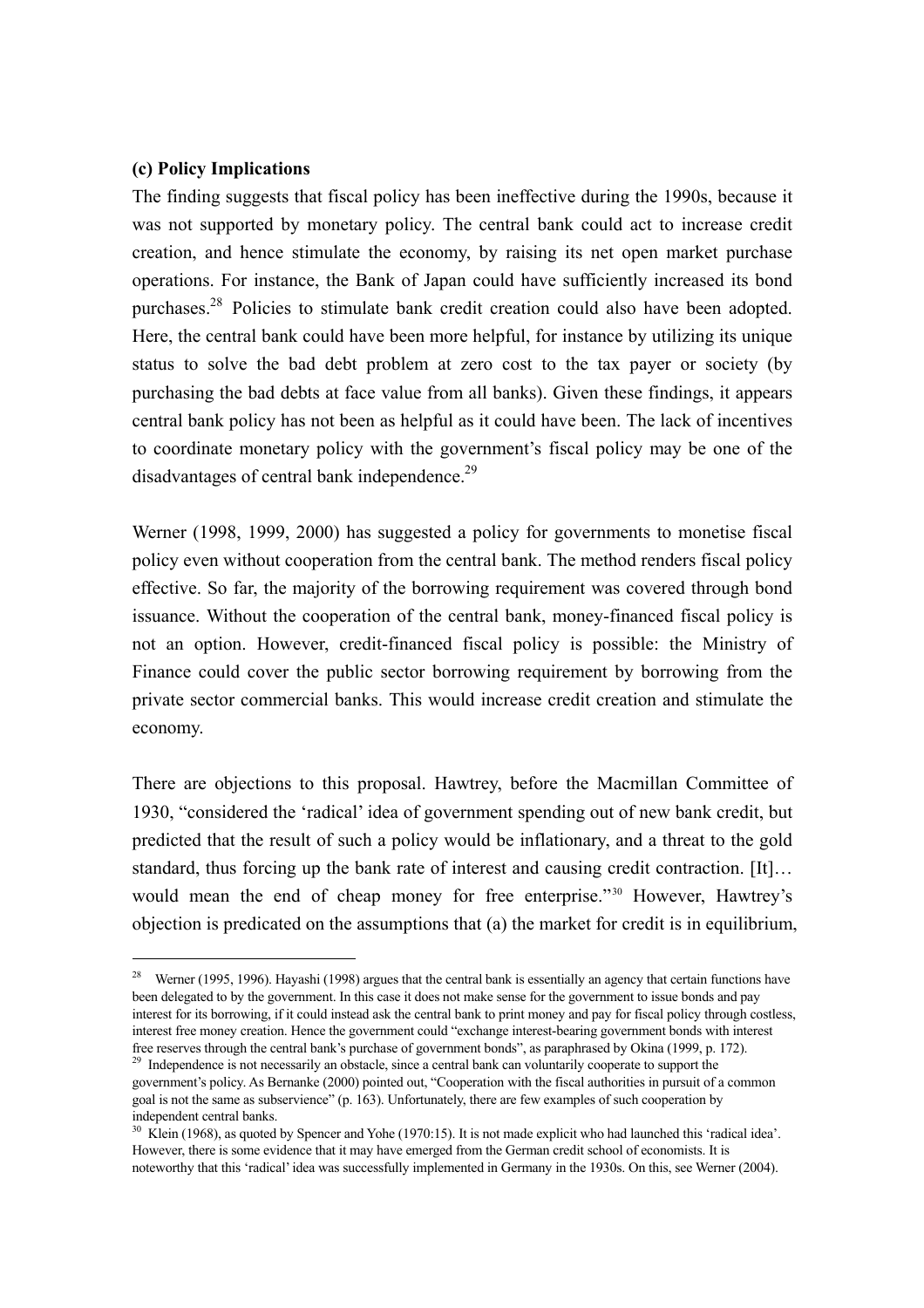so that interest rates respond proportionately to an increase in the demand for credit; and/or (b) that banks are merely financial intermediaries that cannot create new credit, so that any extension of bank loans to the government must be at the expense of bank lending to alternative uses. However, both assumptions are unlikely to hold: the theoretical literature has provided ample arguments for the case of a rationed credit market, whereby interest rates do not respond proportionately to changes in the demand for money. Furthermore, the institutional reality of banking systems allows banks to create new purchasing power without withdrawing existing purchasing power from other parts of the economy. Empirically, the Japanese example has also disproved Hawtrey's assumptions: Using Japanese data, no evidence can be found that interest rates are in an inverse relationship with the quantity of bank loans extended. Furthermore, Japanese banks currently have excess reserves of over Y30 trn with the central bank, and they continue to reduce bank lending. They have ample opportunity to increase lending without withdrawing loans from current borrowers.

Thus the argument stands that funding of fiscal expenditure by borrowing from banks would increase credit creation and hence the total amount of purchasing power in the economy. As a result,  $M_R$  in equation (7) above would rise, which would, in turn, boost nominal GDP. By shifting government funding away from bond finance and replacing it with borrowing from the commercial banks via simple loan contracts, credit creation will be stimulated.<sup>31</sup> Unlike bond markets, banks create new purchasing power when they lend. This means that overall economic activity can be boosted (via fiscal policy), without any quantity crowding out that rendered fiscal policy ineffective during the 1990s<sup>32</sup>

Figures 3 and 4 are used to illustrate the difference between stimulatory fiscal policy – here the example of a fiscal spending package – funded via bond issuance taken up by investors, such as life insurers, and stimulatory fiscal policy that is backed by credit creation.

 $\overline{a}$ 

<sup>&</sup>lt;sup>31</sup> This is effectively the policy combination adopted by the Reichsbank from 1933 to 1937. Its President, Hjalmar Schacht, appeared to have been well aware of the quantity crowding out problem of unmonetised fiscal policy. In addition to stepping up the credit creation of the Reichsbank (by purchasing various forms of assets, including government bonds and bonds of other government institutions), Schacht instructed the establishment of government institutions that implemented fiscal spending programmes and were funded by the issuance of bills of exchange that were purchased by the banks and the central bank. Funding fiscal expenditure with money creation, as opposed to public bond auctions is called 'silent funding' (geraeuschlose Finanzierung) in the German tradition. See Werner (2002b).<br><sup>32</sup> This proposal has found several supporters since, such as Congdon (2001), Smithers (2001) and the Fina

Martin Wolf (2002).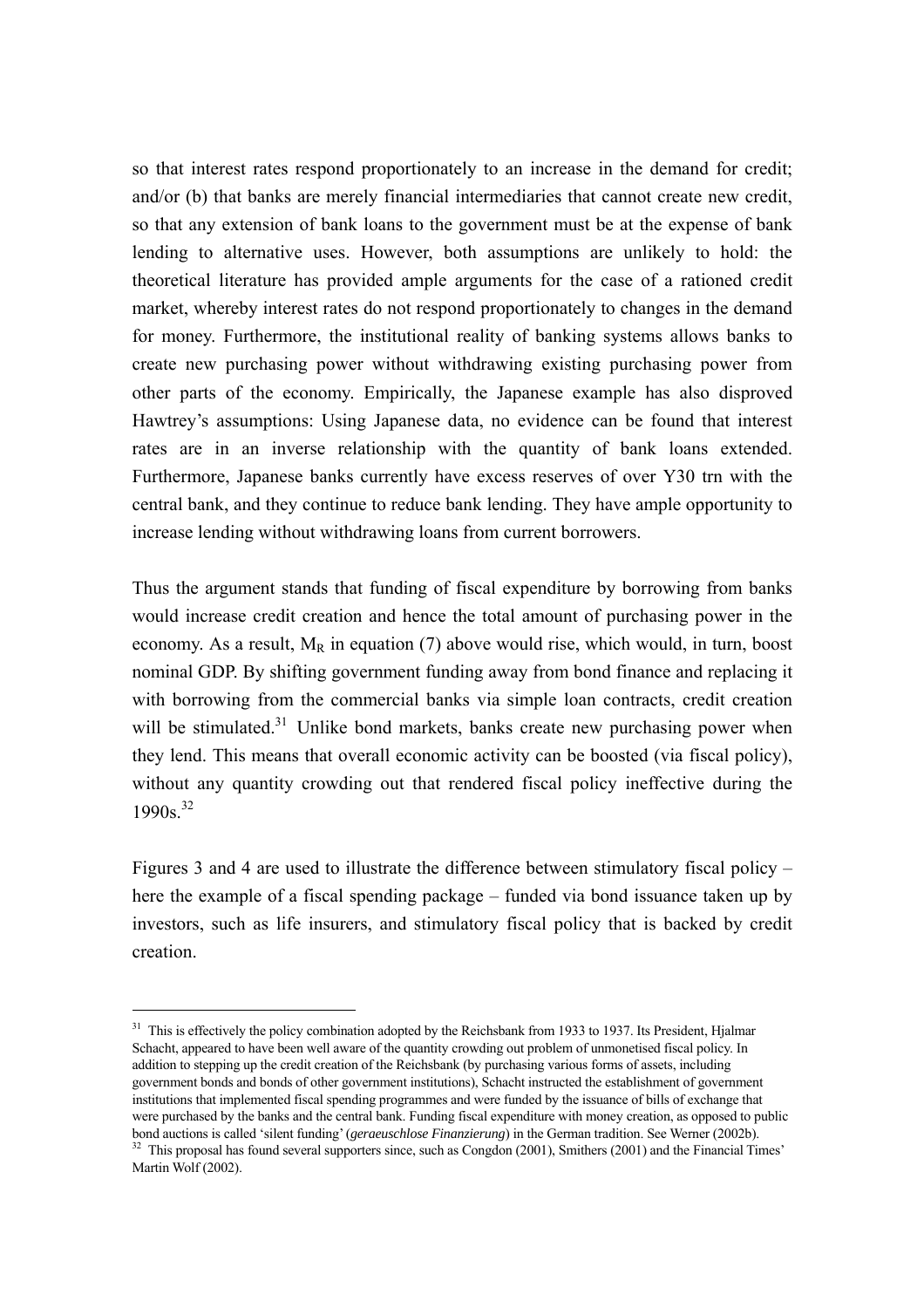

*Figure 3.* 



*Figure 4.* 

Although the central government funded parts of the 1998 budget from banks, this has remained negligible. With the majority of bond issuance taken up by the non-bank private sector (which does not have the power to create credit), fiscal spending had to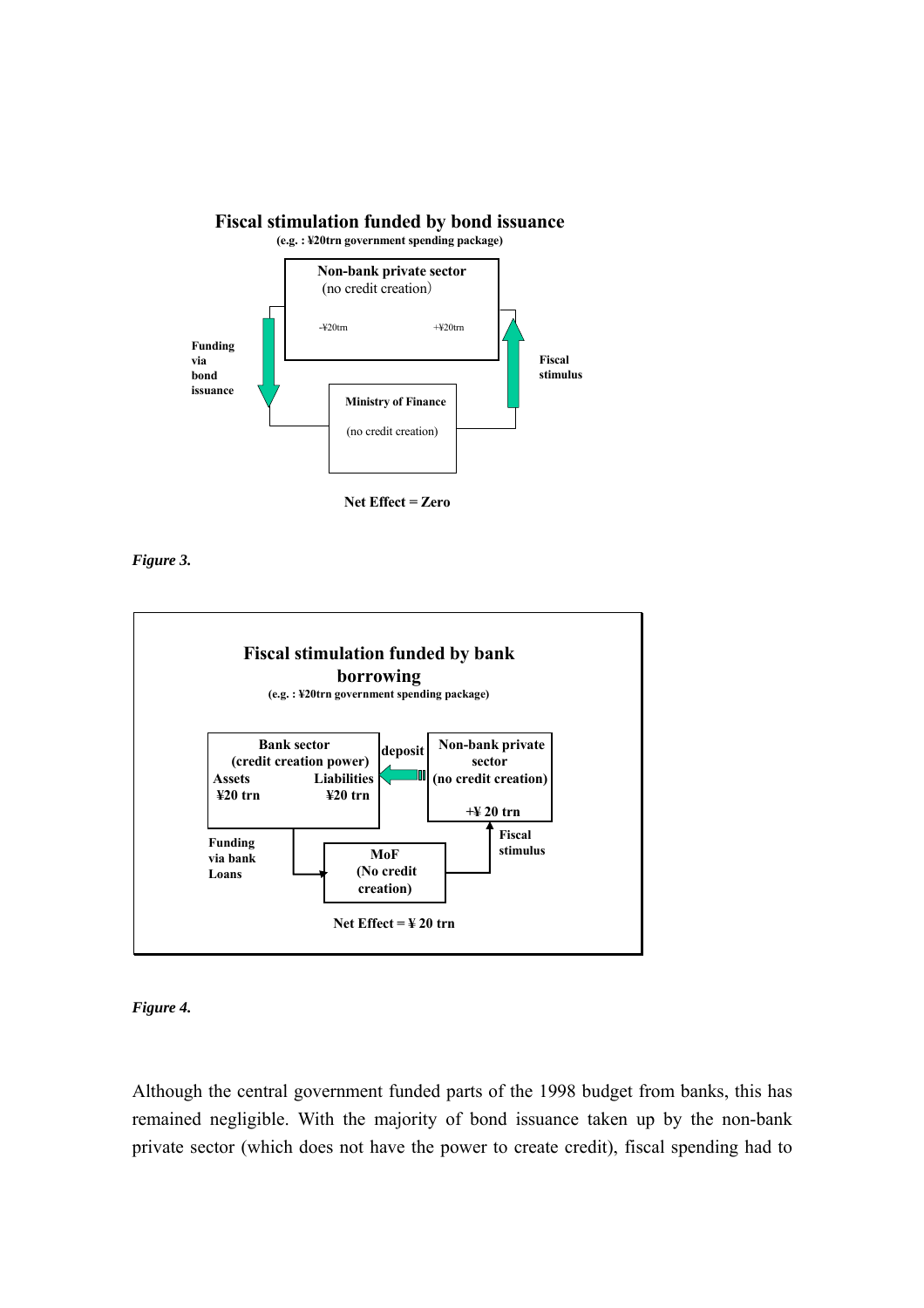crowd out private activity.

#### **4. Conclusion**

The proposed alternative model has provided an answer to the question why fiscal policy has appeared ineffective during the 1990s. It indicated that the cause of Japan's recession has been the reduction in credit creation that began in 1992. We have also found that this problem could have been addressed through monetary policy. Even without bank lending, the central bank could have created a recovery, by significantly increasing its own credit creation. Bad debts could have been taken off the banks' balance sheets without costs by the central bank. In other words, Japan's recession of the 1990s has been the result of the Bank of Japan's policies.<sup>33</sup> However, the government has also not adopted suitable policies to counter the lack of cooperation from the central bank. It could have (and still can) increase credit creation, and hence render fiscal policy effective, by switching its funding from bond issuance to loan contracts from commercial banks.

Our research also raises new questions. If the solution to Japan's problems has been relatively straight-forward and virtually costless, why has the responsible authority not implemented such or similar policies? The Bank of Japan's Sawamoto and Ichikawa (1994) do not deny that the central bank could have acted, but they argue that "the basic principle is that overall monetary policy should not be turned into a bank rescue operation, except in very dire circumstances. At present, Japan is certainly not in such a situation" (p. 99). The assessment of whether circumstances are "dire" enough to warrant more aggressive monetary stimulation depends on the goal of monetary policy. This, then, becomes another important area of future research: what precisely is or has been the goal of monetary policy in Japan?

#### **Bibliography:**

 $\overline{a}$ 

<sup>&</sup>lt;sup>33</sup> This finding is also consistent with other empirical work. Bernanke (2000) attributes "much of Japan's current dilemma to exceptionally poor monetary policymaking" (p. 150).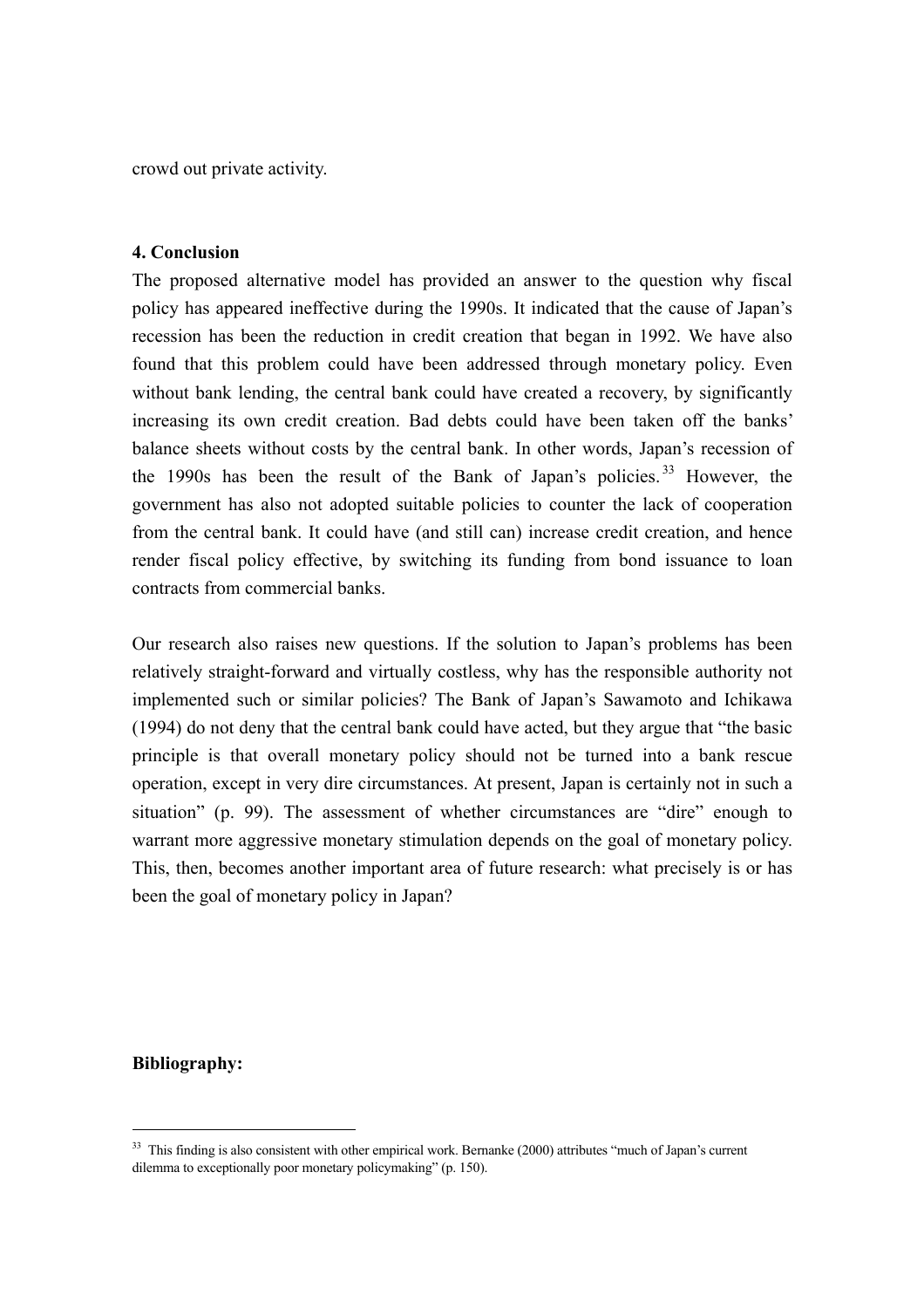Andersen Leonall C. and Keith M. Carlson (1970), A monetarist model for economic stabilization, *Federal Reserve Bank of St. Louis Review*, vol. 52, April, pp. 7-25

Andersen Leonall C. and Jerry L. Jordan (1968), Monetary and fiscal actions: A test of their relative importance in economic stabilization, *Federal Reserve Bank of St. Louis Review*, November, pp. 11-23.

Asako, K., T. Ito and K. Sakamoto (1991), The rise and fall of the deficit in Japan, *Journal of Japanese and International Economies*, volume 5, pp. 451-472

Aschauer, David (1985), Fiscal policy and aggregate demand, *American Economic Review*, vol. 75, no. 1, March, pp. 117-127

Bank of Japan (1988), Nihon ni okeru mane sapurai no juyousei ni tsuite, *Chousa Geppou*, February, p. 1-24.

Barro, Robert J. (1974), Are government bonds net wealth?, *Journal of Political Economy*, vol. 82, November/December, pp. 1095-1117.

Bernanke, Ben S. (1993), Credit in the macroeconomy, *Quarterly Review, Federal Reserve Bank of New York,* vol. 18, no. 1, Spring, pp. 50-70.

Bernanke, Ben S. (2000), Japanese monetary policy: A case of self-induced paralysis?, in: Ryoichi Mikitani and Adam S. Posen (2000), *Japan's Financial Crisis and its Parallels to US Experience*, Special Report 13, September, Institute for International Economics, Washington, D.C.

Bernanke, Ben S. and Alan S. Blinder (1988), Credit, money and aggregate demand, *American Economic Review, Proceedings*, vol. 78, May, pp. 435-39.

Bernanke, Ben S. and Mark Gertler (1995), Inside the black box: The credit channel of monetary policy transmission, *Journal of Economic Perspectives*, vol. 9, no. 4, Fall, pp. 27-48.

Blinder, Alan S. and Robert M. Solow (1973), Does fiscal policy matter?, *Journal of Public Economics*, vol. 2, pp. 319-337.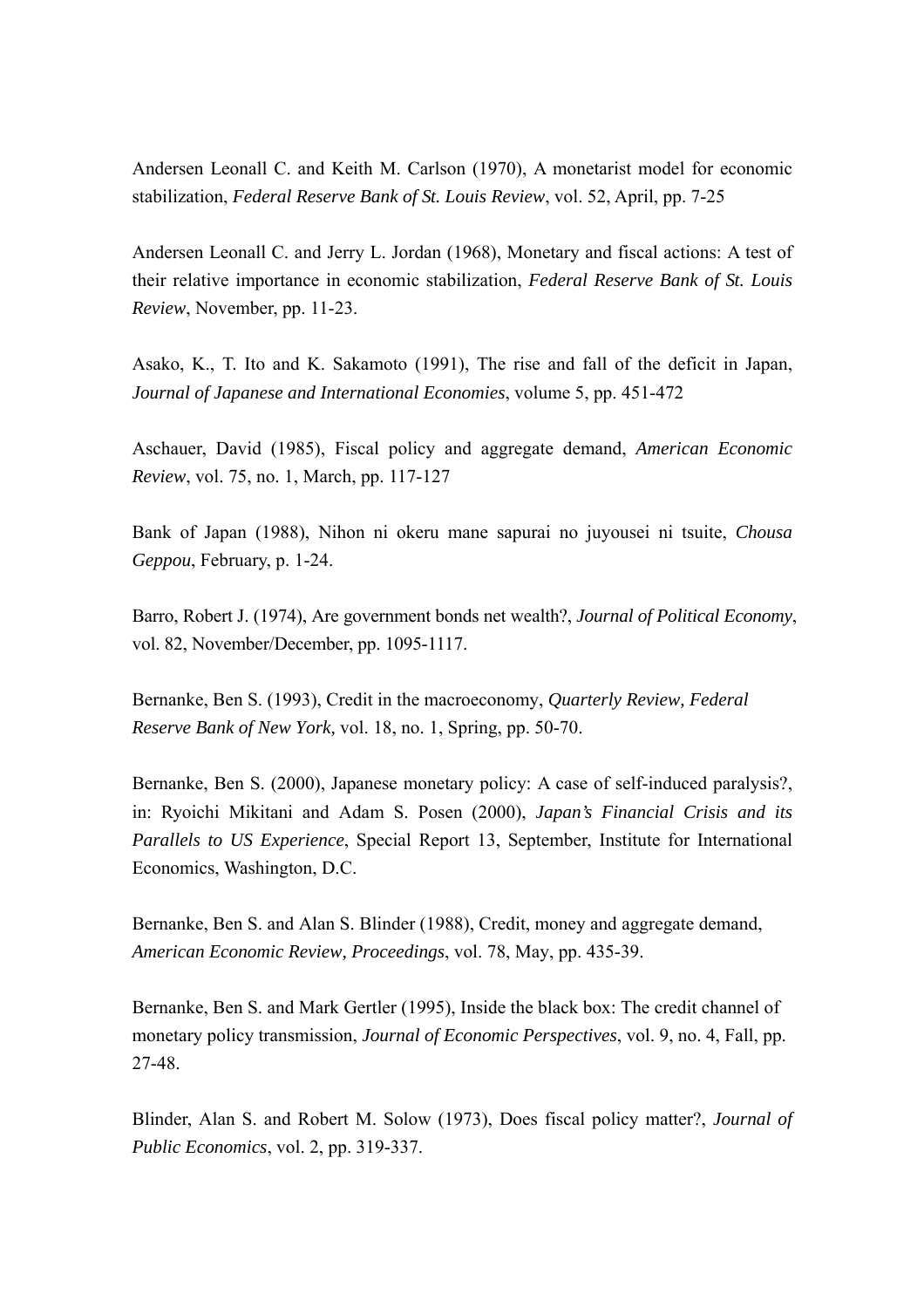Boughton, James M. (1991), Long-run money demand in large industrial countries, *IMF Staff Papers*, vol. 38, no. 1, March, pp. 1-32.

Brunner, Karl and Allan Meltzer (1976), An aggregate theory for a closed economy, in Jerome Stein, ed., *Monetarism*, Amerstdam: North-Holland Publishing Co.

Christ, Carl F. (1968), A simple macroeconomic model with a government budget restraint, *Journal of Political Economy*, vol. 76, January, pp. 53-67.

Congdon, Tim (2001), Money and the Japanese Economic Crisis, Lombard Street Research Monthly Economic Review, August; as quoted by Guido Zimmermann, Deflation und Geldpolitik in Japan: Was laeuft falsch?, Japan Analysen Prognosen Nr. 185, May 2002, Japan-Zentrum der Ludwig-Maximilian-Universitaet Muenchen, Munich

Dornbusch, Rudiger and Stanley Fischer (1987), *Macroeconomics, International Edition*, Singapore: MacGraw-Hill Book Company.

Fisher, Irving (1911), *The Purchasing Power of Money*, New York

Friedman, Benjamin M. (1978), Crowding out or crowding in? Economic consequences of financing government deficits, *Brookings Papers on Economic Activity*, vol. 3, pp. 593-641.

Friedman, Milton (1956), The quantity theory of money: A restatement, in: Milton Friedman (ed.), *Studies in the Quantity Theory of Money*, Chicago: University of Chicago Press.

Friedman, Milton (1970), A theoretical framework for monetary analysis, *Journal of Political Economy*, March/April, vol. 78, no. 2, pp. 193-238.

Gertler, Mark and Simon Gilchrist (1993), The role of credit market imperfections in the monetary transmission mechanism: Arguments and evidence, *Scandinavian Journal of Economics*, vol. 109, May, pp. 309-40.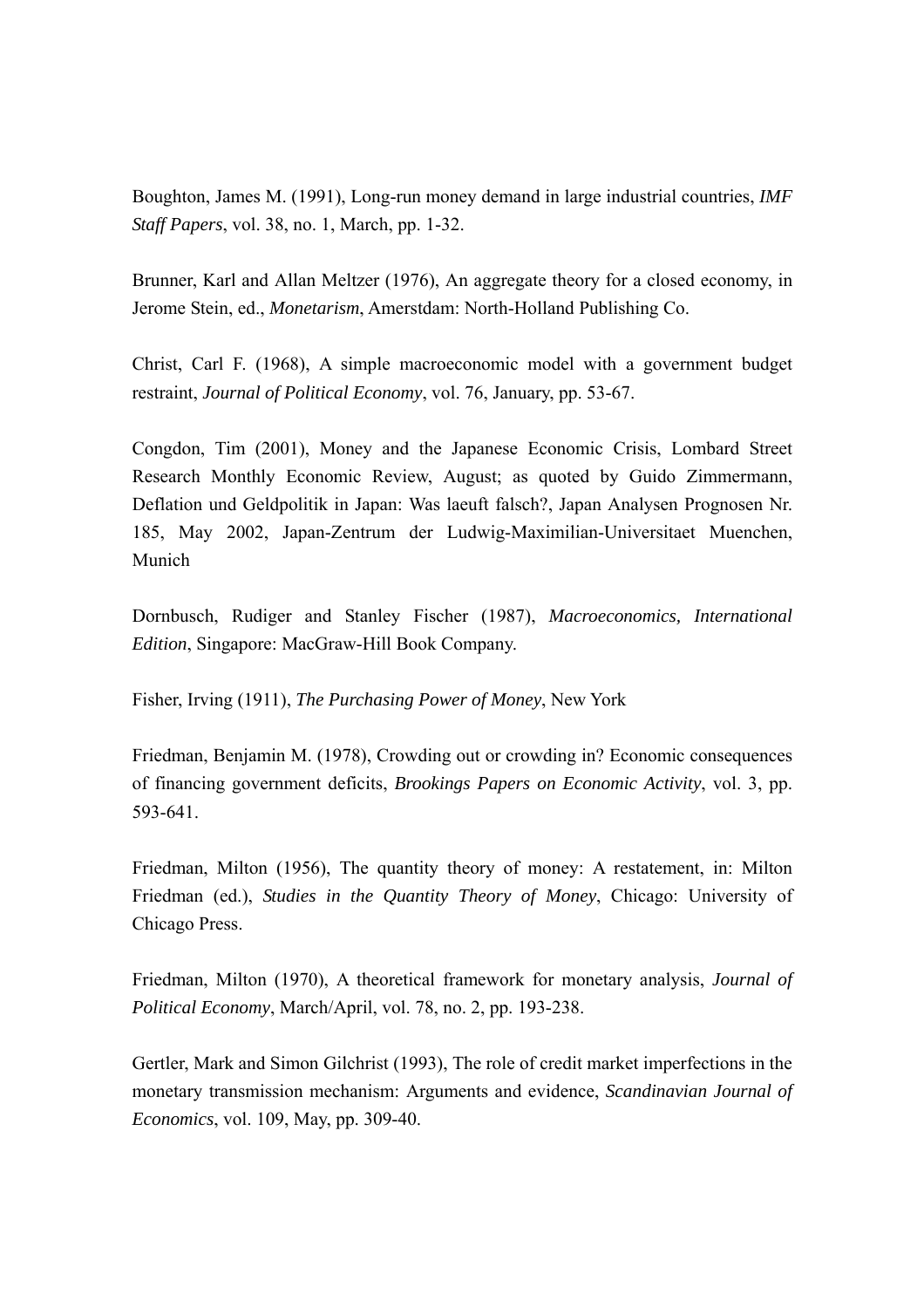Goldfeld, Stephen M. and Daniel E. Sichel (1990), The demand for money, in: B. M. Friedman and F. H. Hahn (eds), *Handbook of Monetary Economics*, Vol. I, pp. 300-356, Elsevier Science Publishers

Goodhart, Charles A. E. (1989), The conduct of monetary policy, *Economic Journal*, vol. 99, June, pp. 293-346.

Handa, Jagdish (2000), *Monetary Economics*, London: Routledge

Hayashi, Fumio (1998), Keizai Kyoshitsu - Nichigin, base money no mokuhyo wo (The BoJ should set a base money target), *Nihon keizai Shinbun*, December 29

Hendry, David F. (2000), *Econometrics: Alchemy or Science?* Oxford: Oxford University Press.

Hendry, David F. and G. E. Mizon (1978), Serial correlation as a convenient simplification, not nuisance: A comment, *Economic Journal*, vol. 88, pp.549-563.

Hoelscher, Gregory (1986), New Evidence on deficits and interest rates, *Journal of Money, Credit and Banking*, February

Hoshi, Takeo and Hugh Patrick (2000), The Japanese financial system: An introductory overview, in: Takeo Hoshi and Hugh Patrick (eds.) (2000), *Crisis and change in the Japanese financial system*, Norwell, Kluwer Academic Publishers

Hutchison, Michael and David Pyle (1984), The real interest rate/budget deficit link, Federal Reseve Bank of San Francisco, *Review*, Fall

Ihori, Toshihiro, Takero Doi and Hiroki Kondo (2000), Japanese fiscal reform: fiscal reconstruction and fiscal policy, Discussion Paper CIRJE-F-83, University of Tokyo

Ishida, K., 1984, "Divisia monetary aggregates and demand for money: A Japanese case," Bank of Japan Monetary and Economic Studies2, 49-80.

Ito, Takatoshi (2000), The stagnant Japanese economy in the 1990s: the need for financial supervision to restore sustained growth, in: Takeo Hoshi and Hugh Patrick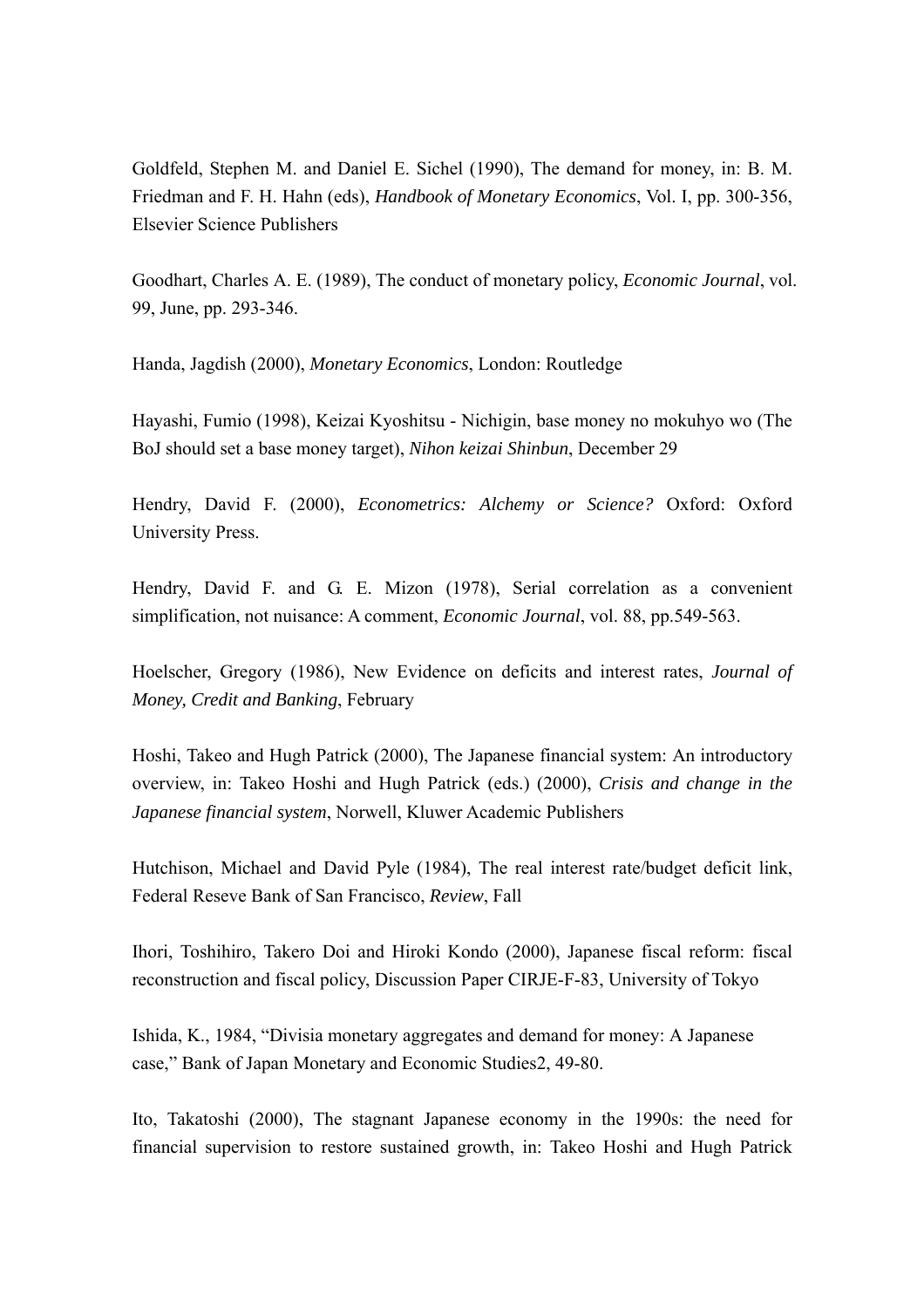(eds.) (2000), *Crisis and change in the Japanese financial system*, Norwell, Kluwer Academic Publishers

Kashyap, Anil K. and Jeremy C. Stein (1997), The role of banks in monetary policy: A survey with implications for the European monetary union, *Federal Reserve Bank of Chicago Economic Perspectives,* September/October, pp. 2-18.

Keran Michael W. (1969), Monetary and fiscal influences on economic activity – The historical evidence, *Federal Reserve Bank of St. Louis Review*, vol. 51, November, pp. 5-24.

Keran Michael W. (1970), Monetary and fiscal influences on economic activity – The foreign evidence, *Federal Reserve Bank of St. Louis Review*, vol. 52, February, pp. 16-28.

Keynes, John Maynard (1930), *A Treatise on Money*, vol. I and vol. II, London: Macmillan

Keynes, John Maynard (1932), *Essays in Persuasion*, New York: Harcourt, Brace and Company

Klein, Lawrence R. (1968), *The Keynesian Revolution*, London: Macmillan.

Koo, Richard (1995), Keizai Kyoushitsu: Kouzouhenka taiou, teokurefusege, *Nihon Keizai Shinbun*, 11 January

Koo, Richard (1998), *Kinnyuu kiki kara no dasshutsu*, PHP Kenkyuujo, Tokyo

Koo, Richard (1999), *Nihonkeizai kaifukue no aoshashin*, PHP Kenkyuujo, Tokyo

Koo, Richard (2003), *Balance Sheet Recession*, Singapore: Wiley and Co.

Kimura, T. (2001) "The impact of financial anxieties on money demand in Japan", in Klöckers H.J. and C. Willeke (eds.) *European Central Bank, Seminar on Monetary Analysis: Tools and Applications*, ECB, Frankfurt am Main, pp. 97-144.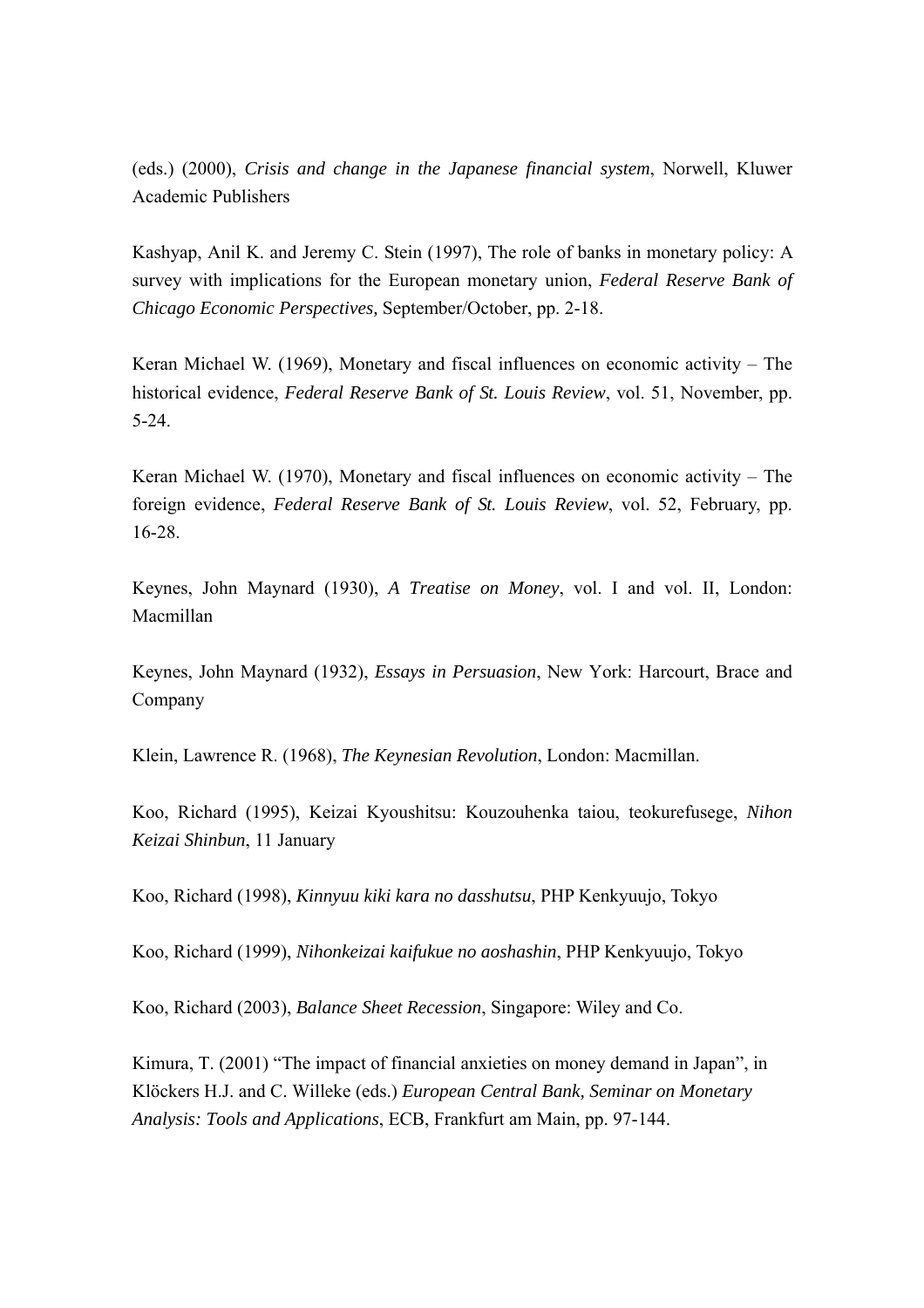Krugman, Paul (1998), It's Baaack: Japan's slump and the return of the liquidity trap, *Brookings Papers on Economic Activity*, No. 2, 1998, pp. 137-205

Lerner, Abba P. (1943), Functional finance and the federal debt, *Social Research*, vol. 10, no. 1, February, pp. 38-52.

Ludvigson, Sydney (1996), The macroeconomic effects of government debt in a stochastic growth model, *Journal of Monetary Economics*, vol. 38, pp. 25-45.

McKibbin, Warwick J. (1996), The macroeconomic experience of Japan since 1990: An empirical investigation, Economics Department, Research School of Pacific and Asian Studies, Australian National University, mimeo

Miyao, R. (1996), "Does a cointegrating M2 demand relation really exist in Japan?", *Journal of the Japanese and International Economies*, 10, pp. 1-10.

Nagatani, Yasutaka (1996), Keizai Kyoushitsu: Yakuwari hatashita 'keiki taisaku', *Nihon Keizai Shinbun*, 16 February 1996

Okina, Junio (1999), Monetary policy under zero inflation: A response to criticisms and questions regarding monetary policy, *Monetary and Economic Studies*, December 1999, Bank of Japan, Tokyo

Posen, Adam (1998), *Restoring Japan's Economic Growth*, Institute for International Economics, Washington, D.C.

Sawamoto, Kunihiro and Nobuyuki Ichikawa (1994), Implementation of monetary policy in Japan, in: Tomas J. T. Balino and Carlo Cottarelli (eds.), *Frameworks for Monetary Stability*, International Monetary Fund, Washington, D.C.

Smithers, Andrew (2001), The importance of funding policy for Japan's recovery, Smithers & Co., 29 September; as quoted by Guido Zimmermann, Deflation und Geldpolitik in Japan: Was laeuft falsch?, Japan Analysen Prognosen Nr. 185, May 2002, Japan-Zentrum der Ludwig-Maximilian-Universitaet Muenchen, Munich

Spencer, Roger W. and William P. Yohe (1970), The "crowding out" of private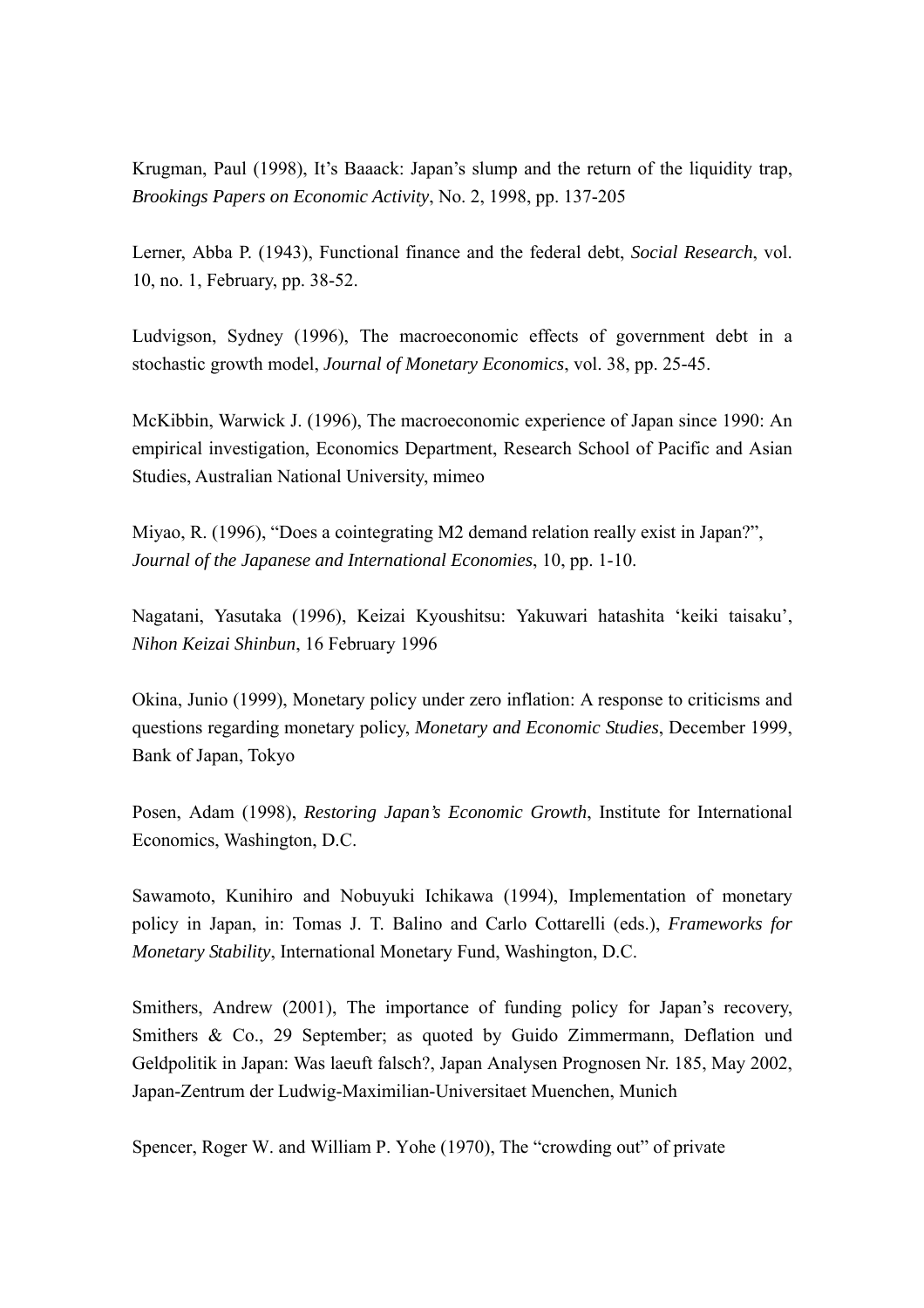expenditures by fiscal policy actions, *Federal Reserve Bank of St. Louis Review,* vol. 52, October, pp. 12-24.

Stiglitz, Jospeh and Andrew Weiss (1981), Credit rationing in markets with imperfect information, *American Economic Review*, vol. 71, no. 3, pp. 393-410

Tatom, John (1985), Two views of the effects of government budget deficits in the 1980s, Federal Reserve Bank of St. Louis, *Review*, October

Walker, W. Christopher (2002), Ricardian equivalence and fiscal policy effectiveness in Japan, *Asian Economic Journal*, vol. 16, no. 3, pp. 285-302.

Werner, Richard A. (1995), Keiki kaifuku, ryoteki kinyuu kanwa kara, *Nihon Keizai Shinbun*, Keizai Kyoshitsu, 2 September

Werner, Richard A. (1996), The BoJ prolonged Japan's recession, *Asian Wall Street Journal*, Thursday, 13 June

Werner, Richard A. (1998), Minkan ginkou kara no kariire de, keikitaisaku wo okonaeba 'issekinichou', *Shuukan Economist*, 14 July, Mainichi Shinbunsha, Tokyo

Werner, Richard A. (1997), Towards a new monetary paradigm: A quantity theorem of disaggregated credit, with evidence from Japan, *Kredit und Kapital*, Duncker and Humblot, Berlin, vol. 30, no. 2, July, pp. 276-309.

Werner, Richard A. (1999), Soundness of Financial Systems: Bank restructuring and its impact on the economy', Paper presented at the International Conference on Central Banking Policies, held on 14-15 May 1999, Macao Cultural Centre, Macao.

Werner, Richard A. (2000), 'Japan's plan to borrow from banks deserves praise', *Financial Times*, 9 February

Werner, Richard A. (2002a), The 'Enigma' of Japanese Policy Ineffectiveness in the 1990s, *The Japanese Economy*, vol. 30, no. 1, January-February, M. E. Sharpe, New York, pp. 25-95.